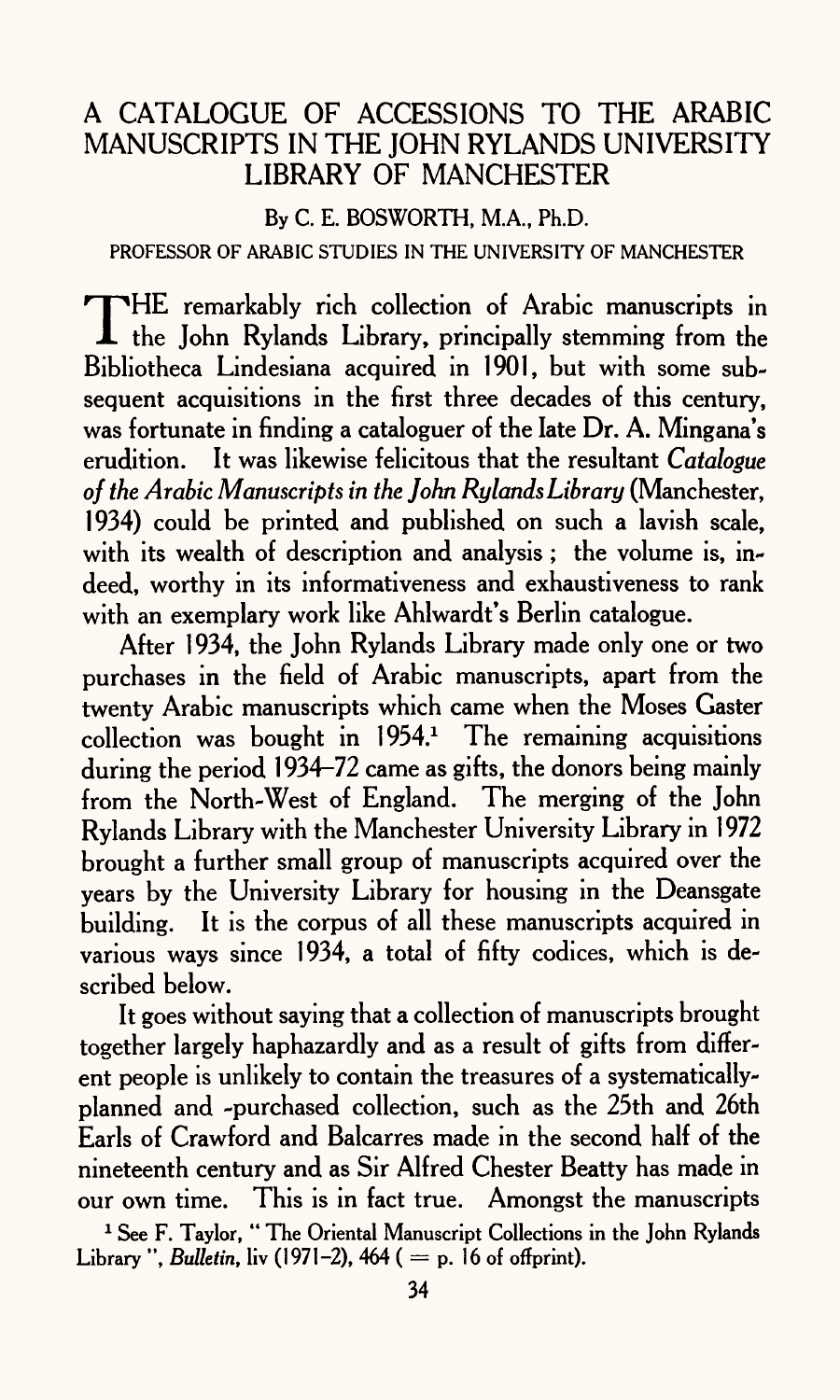acquired principally from gifts to the John Rylands Library (Nos. 819-37) are several Qur'ans or collections of Qur'anic suras, popular devotional works, and a notable number of works of West African provenance, in which Mālikī legal works, prayers, amulets and charms loom large. But some of the Qur'ans and collections of prayers offer fine examples of calligraphy and illustration, e.g. the *majmu'a* of Qur'anic suras, prayers, traditions, etc., and the copy of Jazūlī's *Dalā'il al-khairāt*, both of Turkish origin and forming Nos. 828 and 829, and the complete Qur'an from the Gaster collection, No. 838. Of autographs, Sibt al-Maridmi's commentary on the *Kitab al~Lumaf* of Shihab ad-Din Ahmad b. al-Ha'im, copied in Egypt in 895/1490, should be noted (No. 837B). The West African manuscripts, though crude from the artistic point of view, provide material of potential interest to the historian of nineteenth-century West Africa, and, in particular, of the Fulani *jihad* in its various aspects. Nos. 836 and 837 are *majmu'as* of West African material, including works of Usumanu dan Fodio, Abdullahi dan Fodio and Muhammadu Bello, and also including some correspondence of the Sultans of Kano and their Viziers ; the languages found in these two manuscripts comprise both Arabic and Hausa.<sup>1</sup> The eighteenthcentury Arabic-Italian dictionary and classified vocabulary, No. 822, is of interest and would merit detailed examination by a specialist in lexicography. It belonged formerly to Dr. C. L. Meryon (1783-1877), personal physician and biographer of Lady Hester Stanhope, and there was found tucked inside this manuscript the correspondence of Meryon and the great Swiss orientalist and explorer Burckhardt, recently edited by the present writer.<sup>2</sup>

The twenty manuscripts comprising the Arabic portion of the Gaster purchase (Nos. 838-57) require a special word. Dr. Caster's collection was, of course, essentially one of Hebrew and Samaritan material, but there were smaller groups of manuscripts within it, Arabic, Persian, Turkish, Greek, etc., including the Arabic ones described below. Unfortunately, Gaster decided on the outbreak of the Second World War to place his whole

<sup>&</sup>lt;sup>1</sup> The present writer disclaims any competence in Hausa, and the material contained in Nos. 836 and 837 could be usefully examined by a trained Hausa  $\mathsf{scholar.}$   $\qquad \qquad$   $\qquad$   $\qquad$   $\qquad$   $\qquad$   $\qquad$   $\qquad$   $\qquad$   $\qquad$   $\qquad$   $\qquad$   $\qquad$   $\qquad$   $\qquad$   $\qquad$   $\qquad$   $\qquad$   $\qquad$   $\qquad$   $\qquad$   $\qquad$   $\qquad$   $\qquad$   $\qquad$   $\qquad$   $\qquad$   $\qquad$   $\qquad$   $\qquad$   $\qquad$   $\qquad$   $\qquad$   $\qquad$   $\qquad$   $\q$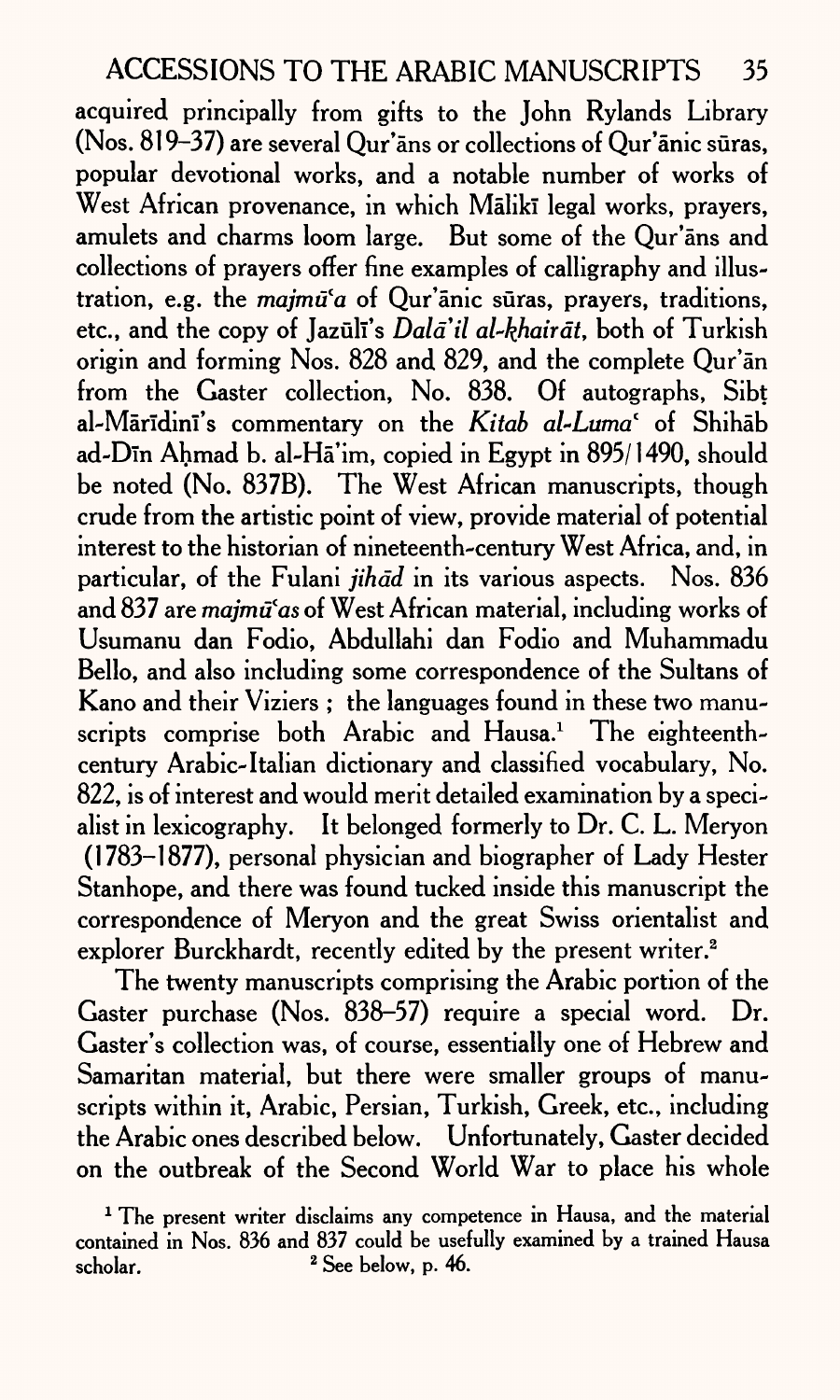collection in what he thought would be a safe place, a lawyer's office in London. The office was bombed, and a large proportion of the manuscripts was damaged by fire and/or water. The results of this calamity can be seen in the condition of many of the Arabic manuscripts. Leaves are damaged, scorched or stuck together, and in several instances the action of the water has removed almost all the ink, rendering the manuscript indecipherable. It may well be that at some time in the future advances in science and technology will render these manuscripts more readable ; for the present, they are virtually unusable and cannot be properly described. The Gaster manuscripts are mainly theological or grammatical in subject; of particular note is <sup>a</sup> Christian Arabic work, *Darb as-salib* " The Way of the Cross ", on the Passion of Christ, translated from a Spanish original by <sup>a</sup> Franciscan friar (No. 846). Amongst the manuscripts coming from Manchester University Library (Nos. 858-67), a recent acquisition is a late nineteenth-century *kunndsh* or common-place book from Morocco, containing, amongst a large number of extracts and snippets from other works, such items of interest for the study of Moroccan society before the French protectorate as two *fatwds* (No. 864).

There remains to acknowledge the valuable assistance rendered in the work of cataloguing by Dr. Ahmad Radwan and Mr. Subhi Sa'id, whilst Mr. Rashad \*Abd al-Muttalib gave some advice whilst on a short visit to Manchester University. And, as always, Dr. F. Taylor, Deputy Director and Principal Keeper of the Library, and Miss G. A. Matheson, Keeper of Manuscripts, have been unfailingly helpful. Finally, those consulting the entries in the catalogue which follows should note that the running numbers at the head of each entry (Nos. 819 etc.), which follow on from where Mingana left off in his *Catalogue,* should be used exclusively for reference and citation; the numbers in square brackets are for internal library use only.

# 819 [831]

A photographic copy of a covenant and agreement of the Prophet Muhammad addressed to Christians everywhere, ostensibly issued in Medina in Rabi<sup>c</sup> II 4/September-October 625,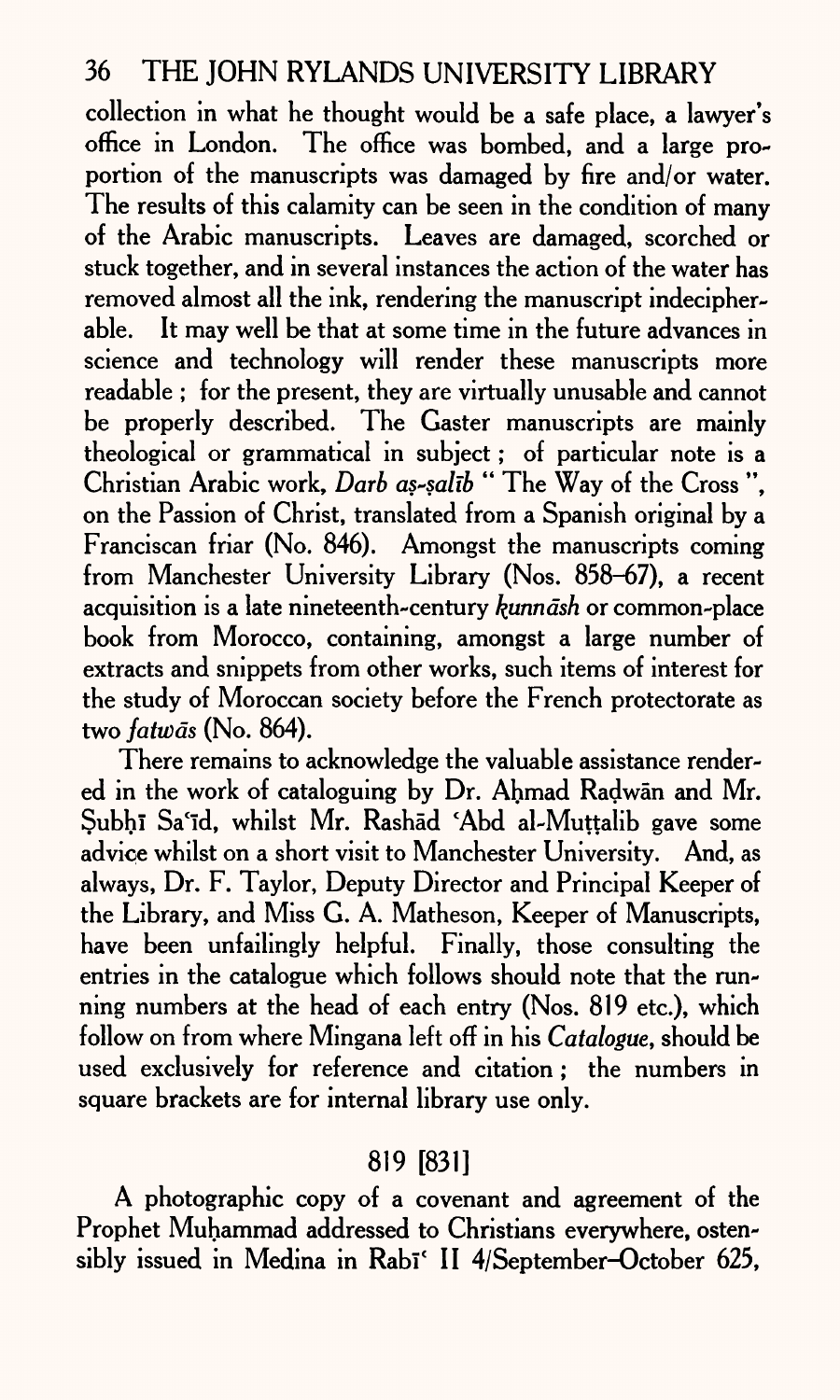and with the subscribed names of thirty-five witnesses from the Companions, beginning with Abū Bakr, Mu'āwiya b. Abī Sufyan and 'Abdallah b. 'Abbas, and ending with Ka'b b. Malik.

This is a copy of the celebrated alleged edict of the Prophet to all Christians, known from texts given by such Christian authors as the anonymous Nestorian chronicler of Si'irt (5th/ 1 1th century) and the Jacobite prelate and historian Abū l-Faraj Bar Hebraeus (7th/13th century), and going back to Muhammad's treaty with the Christians of Najran in South Arabia in the year 10/631-2 (on which see Muhammad Hamidallah, *Majmu'at al-watha'iq assiydsiyya li~l-fahd an-nabawi toa-l-kjhildfa ar-rdshida,* 2nd edn.  $[C<sub>airo</sub> 1377/1958]$ , pp. 110 ff.)

Concerning this treaty with the Christians in general, Fattal writes that "Une immense fortune était reservée à ce document". Its scope became even broader, until it became " the Edict of the Prophet to all mankind ", and various ecclesiastical institutions of the Eastern Christian churches have claimed to possess the original. There can, of course, be no question of the authenticity of the treaty as it stands, supposedly written in the year 4 of the *hijra*, before the system of *hijrī* dating had been introduced by the second Caliph 'Umar b. al-Khattab, and from the hand of Mu'awiya, son of the man who was at that time the implacable leader of the pagan Meccan opposition to Muhammad. See the exhaustive discussion of the document by A. Fattal, *Le Statut legal des non-musulmans en pays d' Islam* (Beirut, 1958), pp. 27 ff.

The provenance of this copy is unknown.

Begins :

هذا المحرر موافق للكتاب الالهي والامر النبوى والالفاظ الطاهرة لتحقيق الحقائق المصطفوى هذا الكتاب الاصلى كاتب معاوية بن ابي سفيان باملاء المصطفى . . .

Ends :

هذه اصحاب النبي الشهود عليه هذه الشروط وكيف نسخها معاوية بن[ابي] سفيان باملاء رسول الله صَلَّعم يوم الاثنين خامس ربيع الآخر من سنة اربعة الهجرية بالمدينة حرسها الله . . .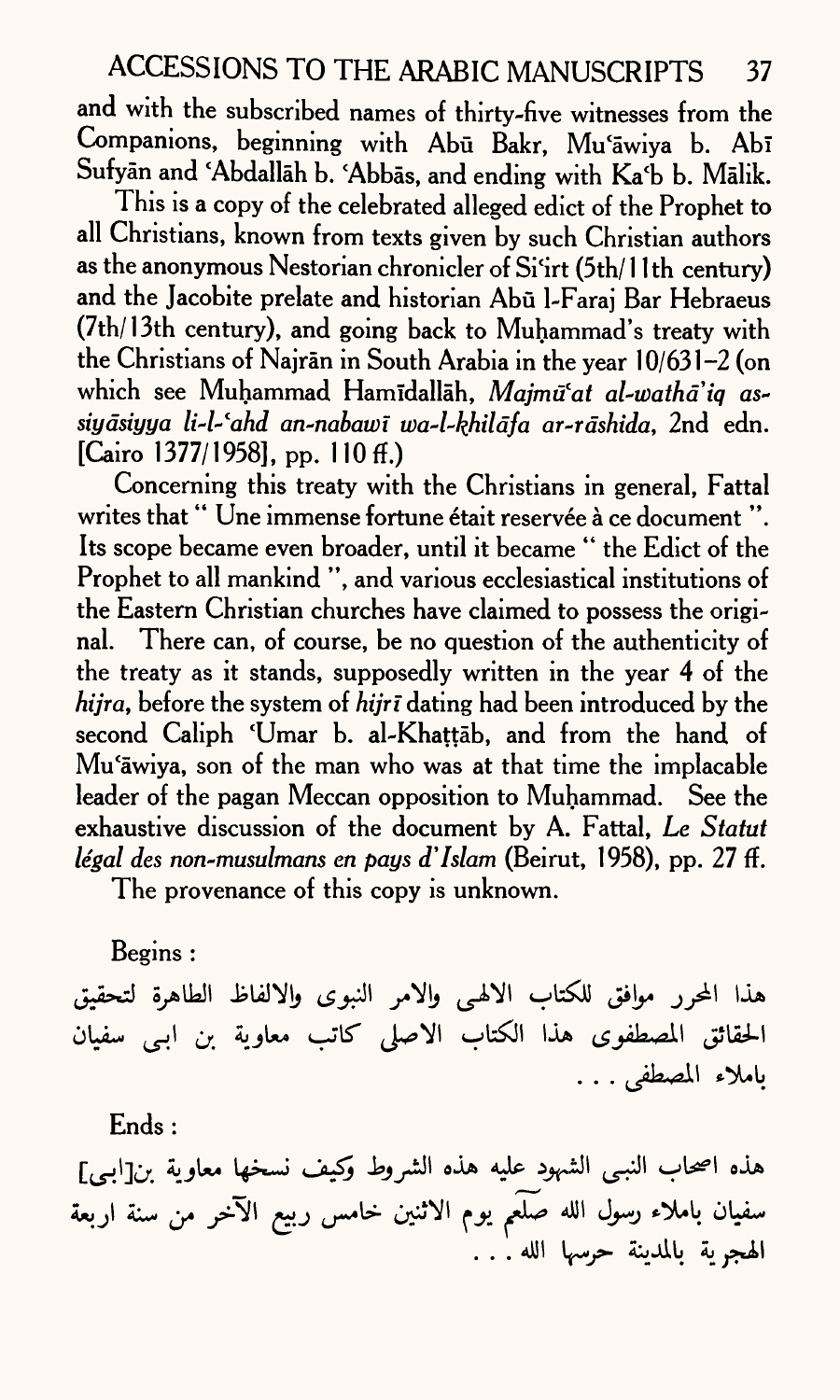Modern binding by Bramhall and Menzies :  $25 \times 83$  cm.; lines 1-46 in a rather careless but legible *naskhi* hand, lines 47-67 in another, smaller hand with *ruq'a* features ; red ink apparently used in the first section for the Prophet's name, and in the second section for the Prophet's name and some of the witnesses.

[R63724]

### 820 [832]

A *majmtfa* containing chiefly prayers and charms. The gift of Dr. Ernest Bosdin Leech of Manchester Royal Infirmary, 6 September 1934. The manuscript is accompanied by a letter dated 19 August 1897 from the great Persian scholar E. G. Browne to L. C. Adams of Jesus College, Cambridge, who had brought the manuscript for Browne's inspection. Browne describes it in the letter as " of a religious character, and contains prayers, charms, exhortations, poems and passages from the Coran. ... It is all in Arabic, and written in a Maghribi (Moorish hand), rather hard to read to anyone not used to it."

Unbound loose sheets ; 253 fols., but with the inclusion of the *fawa'id, it has been paginated to pp.*  $509 : 23 \times 18.3/18 \times 12.5$  cm.: between 11 and 18 lines per page, depending on the size of script ; black ink, with red or pink for headings and for outstanding words and titles; Maghribi script, in various hands; some leaves very browned and scorched by fire ; nineteenth century. The last folio (pp. 508-9) is a single sheet, of smaller size, containing invocatory formulae relating to the end of the world.

A

Pp. 1-8. Protective charms and spells against illness, etc.

### B

Pp. 9-16. More spells and charms.

## C

Pp. 17-24. A poem in the *tawil* metre and rhyming in *ta*' on the subject of prayer  $(du^{\alpha}\tilde{a})$ , appended to which are some prose prayers.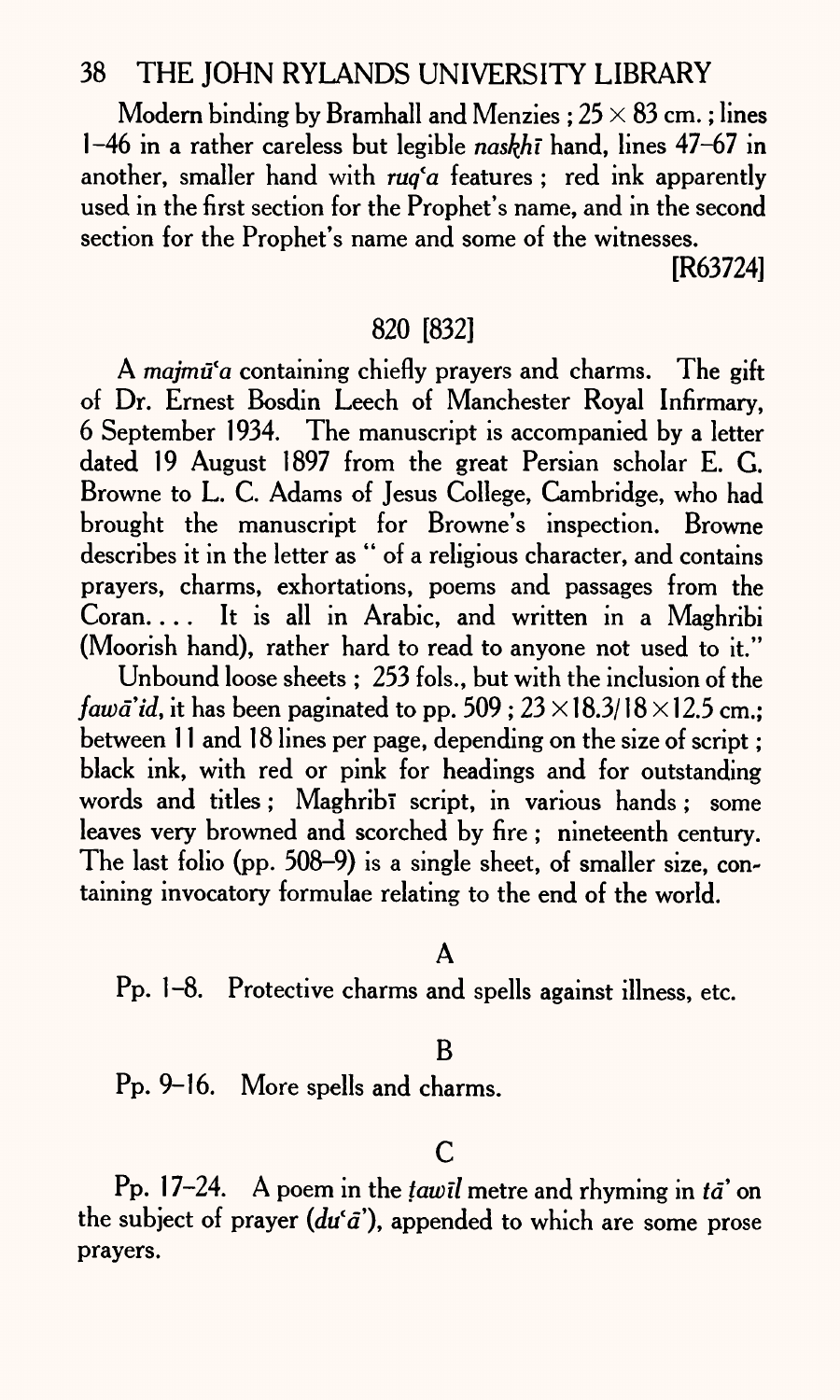#### D<sub>1</sub>

Pp. 25-28. Two magic squares and explanations of their usage.

#### E

Pp. 29-35. Traditions concerning the pains of the throes of death *(sakardt al-maut),* plus an appendix on traditions about eating the crane ( $kurt\bar{i}$ ) in the month of Rajab, the illegality of eating pigmeat, and the husband's marital rights.

### F

Pp. 36-43. Incomplete. Begins with the second part of *Surat ar-Rahmdn* (sura Iv), together with an appendix of magical tables and prayers.

### G

Pp. 44-59. The Prophet's injunctions to 'Alī about showing piety, frequenting the ulema, etc., and various other subjects.

#### H

Pp. 60-63. Magical tables.

### I

Pp. 64-145. Prayers on the Prophet.

J

Pp. 146-67. Charms for use by a Vizier.

### K

Pp. 168-85. Magical tables and invocations.

### $\mathbf{L}$

Pp. 186-99. Metrical prayers by Shaikh al-Mukhtār b. Ahmad b. Abī Bakr al-Kuntī (on whom see below, 837A).

### M

Pp. 200-3. Prayers to accompany the eating of *tanbul,* sc. the betel plant, chewed for digestive purposes, Sanskrit tāmbūla,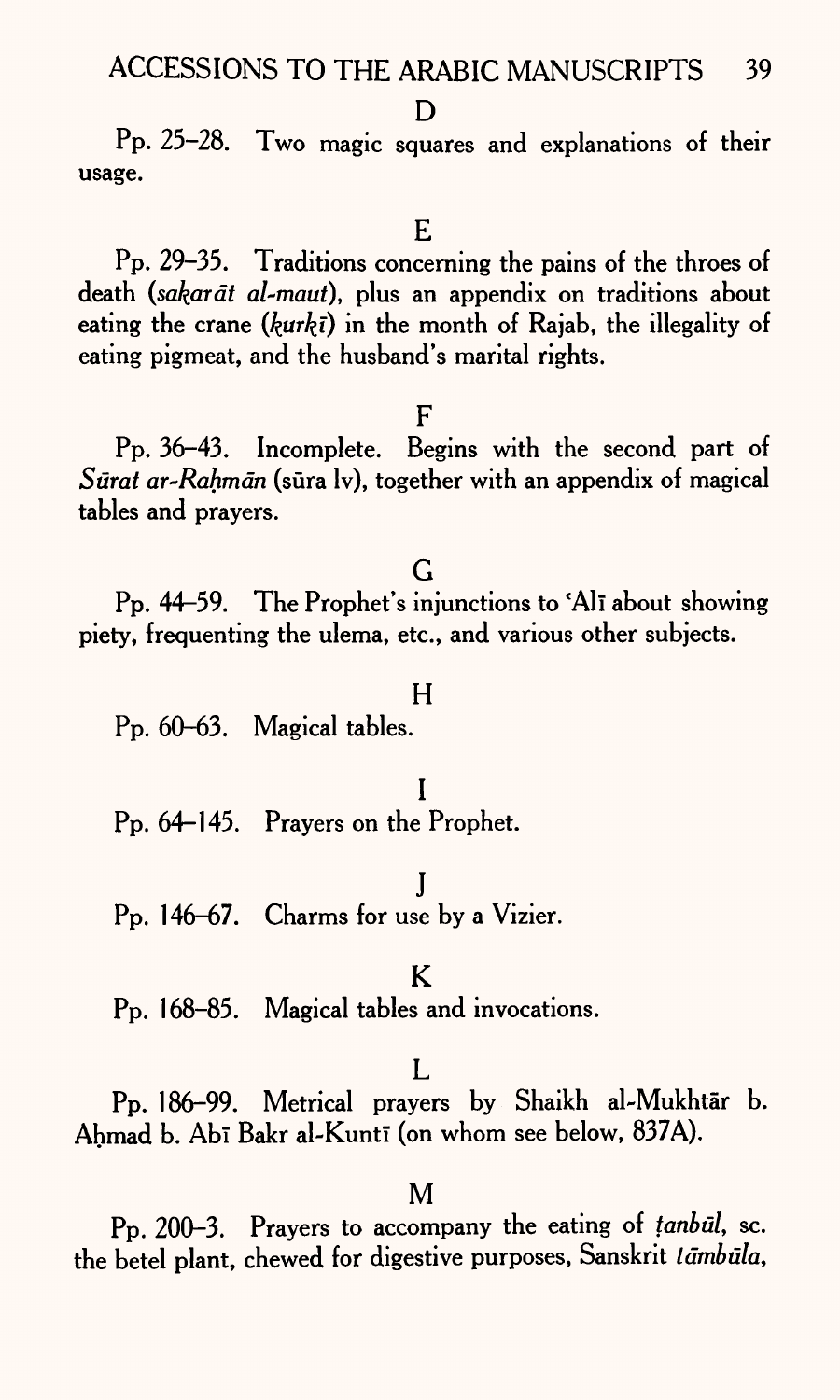see B. Laufer, *Sino~Iranica, Chinese Contributions to the History of Civilization in Ancient Iran,* Field Museum of Natural History Publication 201, Anthropological Series, XV/3 (Chicago, 1919), p. 582.

Pp. 204-11. A poem on God's unity *(tauhid).*

### 0

Pp. 212-37. Formulae for attracting a person's love and affection.

P Pp. 238-45. An epistle on God's unity.

## Q

Pp. 246-57. An epistle on the questioning in the tomb after death by the angels Munkar and Nakīr.

### R

Pp. 258-67. *Al-Maqsūra al-kubrā* or poem on the lexicographical topic of the *alif maqsura* and the *alif mamduda* by Abu Bakr Muhammad b. al-Hasan, called Ibn Duraid (223-321/837- 933), see Brockelmann, *GAL,* I2 , pp. 113-14, Suppl. I, p. 173.

## S

Pp. 268-83. A poem on the same subject by one Abu Madyan b. Sh.f b. al-Ḥusain al-Ansārī at-Tilimsānī (not mentioned in *GAL).*

## ${\sf T}$

Pp. 284-91. Magical formulae.

### $\mathbf{I}$

Pp. 292-97. Passages from Ghazali's *Ihya lulum ad-din* and from other authorities about Ibrahim at-Taimi's meeting with al-Khidr (see also 821A).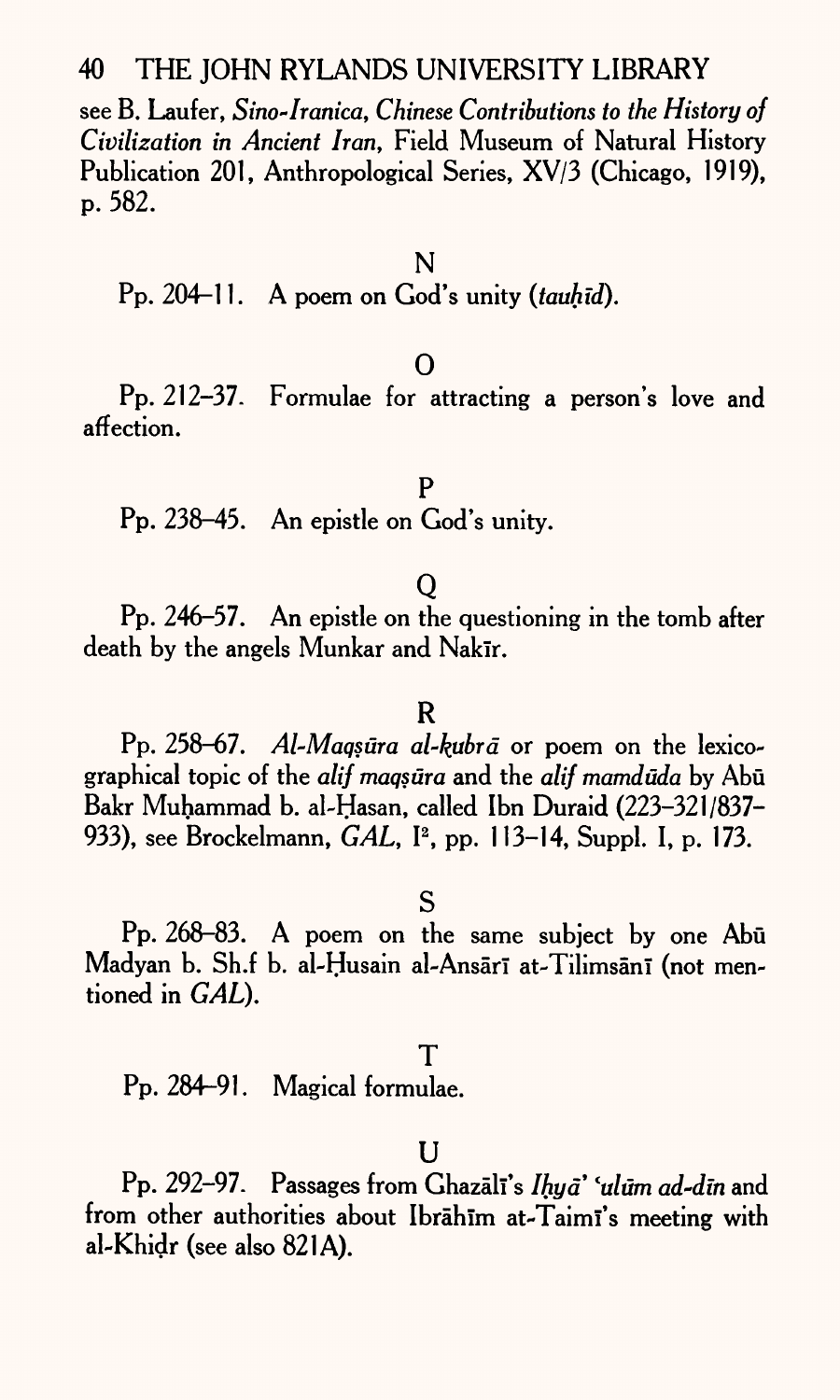### V

Pp. 298-307. A metrical and a prose prayer plus an appendix of magical tables.

### W

Pp. 308-11. An epistle attributed to the Caliph 'Alī on the taking of good omens *(tafa'ul)*.

### X

Pp. 312-13. Magical tables.

## Y Pp. 314-45. Prayers of 'Abd al-Qādir al-Jīlānī.

### Z

Pp. 346-53. *Fawa'id al-Qur'an*, *i.e.* passages of the Qur'an for effecting various required purposes.

### AA

Pp. 354-65. Charms against Satan and the Jinn.

#### BB

Pp. 366-69. Prayers and charms.

### cc

Pp. 370-95. Prayers and charms, plus magical tables.

### DD

Pp. 396-437. The abridgement *(talkhts)* of *ad-Durr annazīm fī khawāss* (or *fadā'il*) *al-Qur'ān al-'azīm* of the Yemenī scholar and mystic 'Afif ad-Din 'Abdallah b. As'ad al-Yafi'i (c. 698-768/c. 1298-1367), see *GAL,* IP, P. 227.

### EE

Pp. 438-503. Prayers and magical tables, etc., for bringing about the destruction of enemies.

[R73220]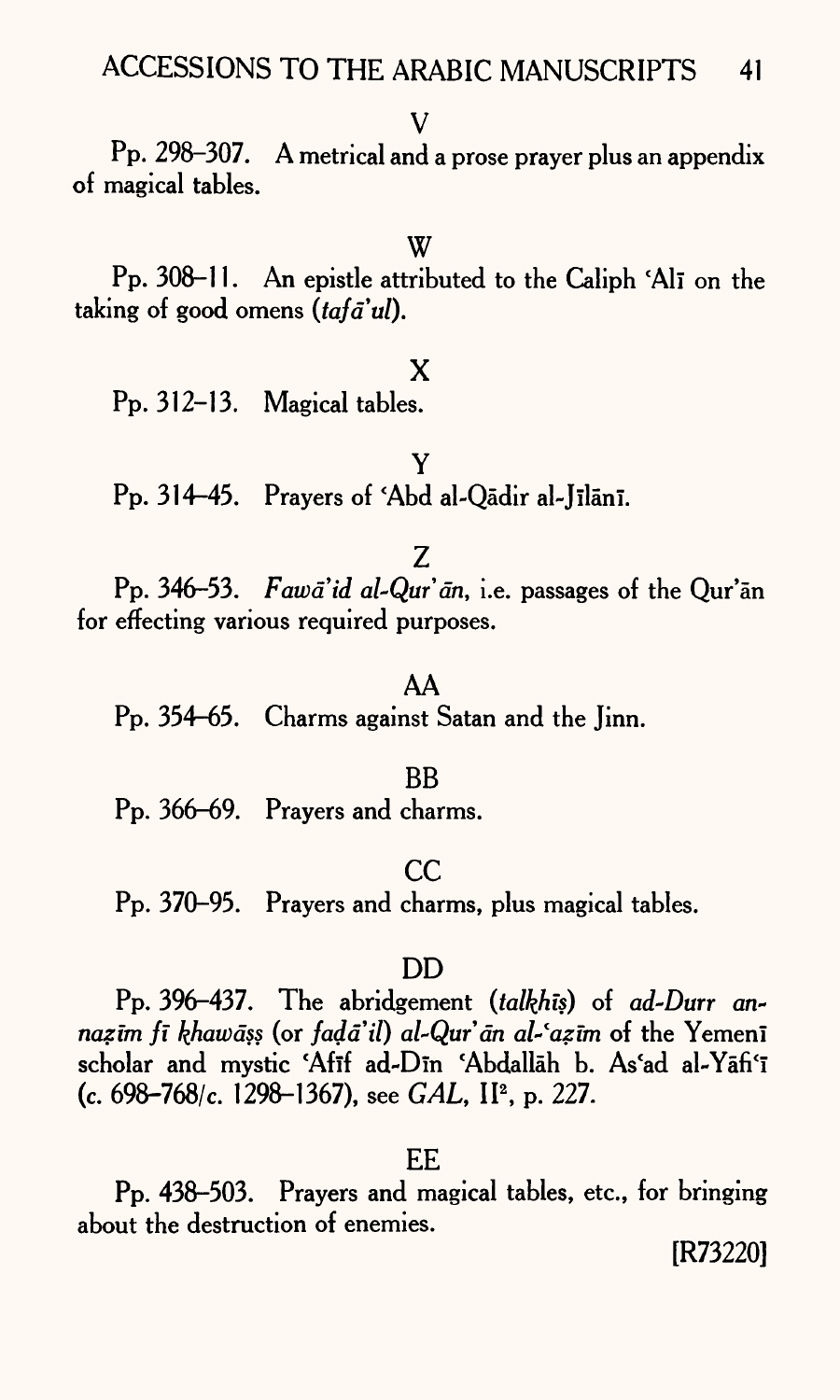## 821 [833]

A *majmū'a* comprising several short works of a popular devotional nature and in different hands. Acquired as <sup>a</sup>gift from Blackburn Public Library Museum on 30 September 1937. Its earlier history is explained in a cutting from the *Blackburn Times*  of 1 December 1934 : that it arrived in a bale of cotton sent fifty years previously (presumably from Egypt) to a Blackburn mill. The Blackburn Museum, to whom it was donated, had it identified by A. S. Fulton of the British Museum as containing three works by Shaikh ad-Dardir: a collection of prayers, a poem on the Ninety-Nine Most Beautiful Names of God, and a *risdla* or epistle (sc. the *Tuhfat at-tariqa,* see below, E ; in fact, it is only the third of these which seems to be explicitly attributed to the Shaikh).

Red leather cover containing the crudely-sewn folios, having flaps and floral cartouches, but in a poor and worn condition; 50 fols.;  $13 \times 18/8 \times 17$  or 16 cm.; 21-24 lines per page.

### $\mathbf A$

Fols. la-13b. Introduction and various prayers. On fol. la, dedicatory verses of admonition to the reader. On fols. 1 b-2b the unnamed author relates from the prophet al-Khidr (of whom he had presumably seen a vision) that he, al-Khidr, had given the ten *musabba'at* to Abū Mūsā Ibrāhīm b. Yazīd at-Taimi (a scholar and traditionist of the Umayyad period, see Ibn Sa'd, *Kitdb at-Tabaqdt al-kabir,* vi. 199-200) and had advised him to read them at sunrise and before sunset. The author goes on to say that this story is mentioned by Ghazali in his *Ihyd\* lulum ad-din,* and that Ibrahlm saw the Prophet in <sup>a</sup> dream and asked him about al-Khidr's words ; Muhammad thereupon confirmed their truth. *Naskhi* hand with *rug*<sup>'a</sup> features, legible but inelegant. On fol. 3a a comment, in another, more sprawling  $ruq^c a$ -like hand, by " my master 'Al $\bar{\text{i}}$  Wafa " on the verse *wa-idhd marru bi~l-laghu)* (Qur'an, xxv. 72). On fols. 3b-13b, miscellaneous prayers in the same hand as fols. 1b-2b.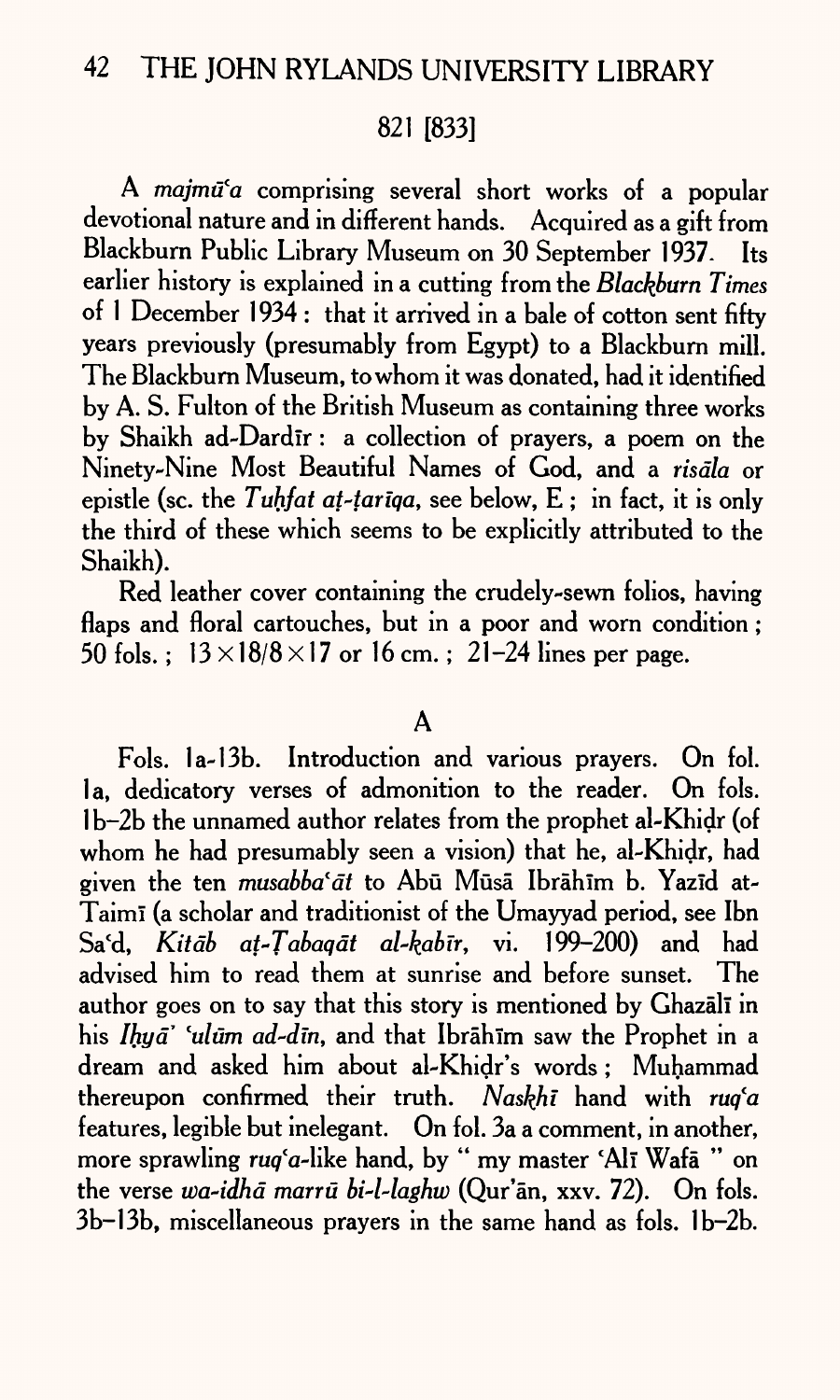B

Fols. 14a-15b. A poem of 71 verses in the *tawil* metre beginning

تباركتَ يا الله ربي لك السنا \* فحمد لمولانا وشكر لربنا

This is a prayer, in indifferent poetry, woven round the Most Beautiful Names of God. Same hand as above, with a thinner pen.

c

Fols. 16b-22a. A prose prayer, to be followed in recitation by <sup>a</sup>poem, fols. 20b-21b, called *al-Munbahija* and comprising 49 verses, beginning

قُمْ نَحْوَ حِمَاهُ وَٱبْتِهِجِ ۞ وَعَلَى ذَلَهَ المَحْيَا فَعُجِي

The poem is in a rather more artistic style than the one in B above. It ends with salutations on the four Patriarchal Caliphs, the descendants of 'Ali, the Mahdi and his adherents. It is explained on fols. 21b-22a that the prayer and the poem are to be recited all through the night till dawn. In the same hand as A.

#### D

Fols. 22a-30b and the margin of fol. 31a. Various prayers for special occasions, such as the burial of the dead, in the same hand as fol. 3a.

E

Fols. 31a-47a. The *Tuhfat at-tariqa* of the Egyptian Shaikh Shihāb ad-Dīn Abū l-Barakāt Ahmad b. Muhammad ad-Dardīr al-'Adawī al-Mālikī al-Khalwatī (1127-1201/1715-86), described here as " a brief extract *(nubdha latifa)* explaining the devotee's journey towards God " (fol. 31b) ; the general subject is God's commands for the followers of the Sufi path, including instructions on the need for a respectful attitude towards the Shaikh of the *tariqa* or order. On fols. 46b-47a it is stated that the completion date of the original dictation of the work by Shaikh ad-Dardir's disciple and successor as head of the Dardiriyya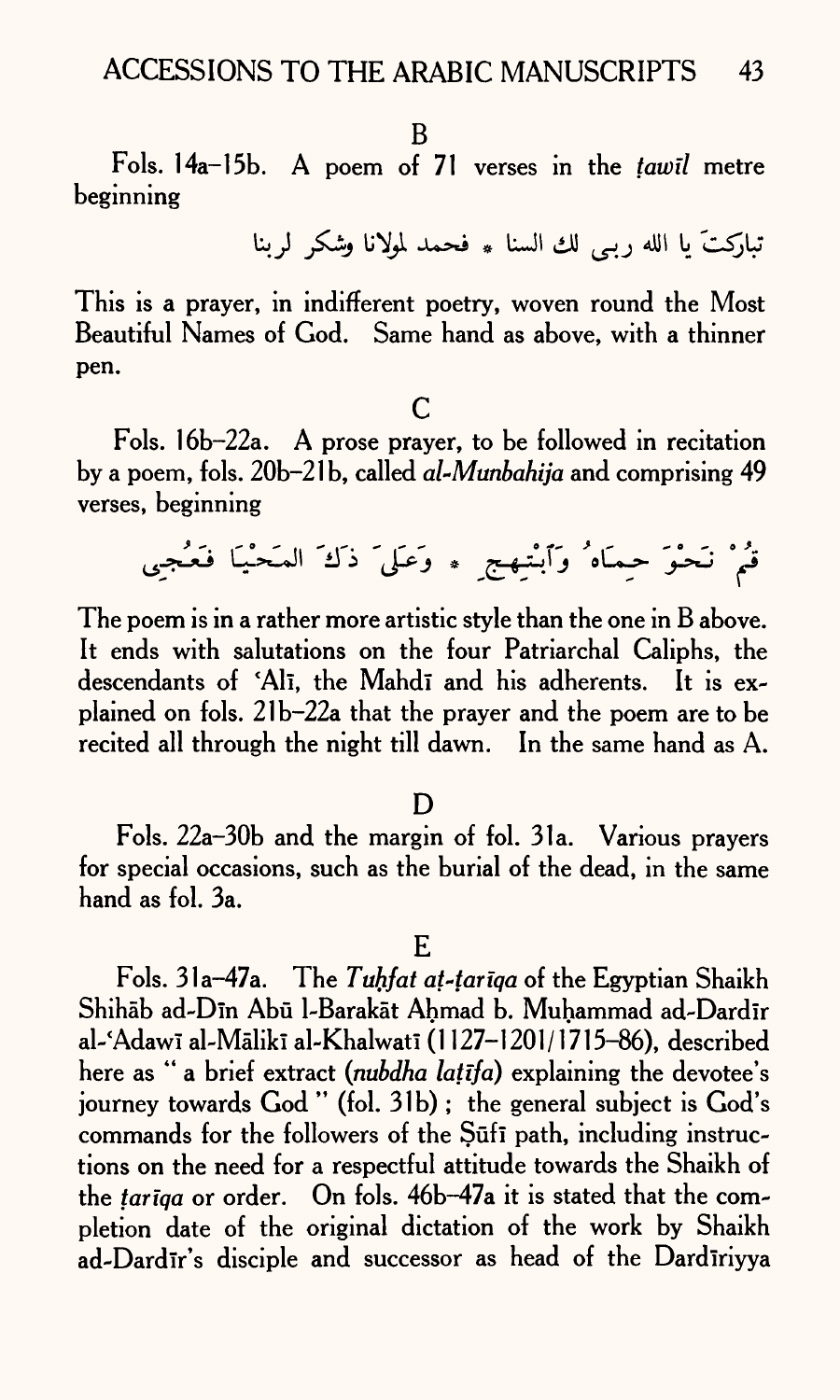order, Shaikh Muhammad Sālih as-Sibā'ī, was Thursday, 27 Rajab 1222/1 October 1807, and that this copy was made at a later, unspecified date by Ahmad Efendi at-Tūbiī. Written in the same hand as A.

Shaikh ad-Dardir was an Azhari shaikh and taught there; his obituary is given by Jabartī in his 'Aja'ib al-āthār, ed. Hasan Muhammad Jauhar and 'Umar ad-Dasūqī (Cairo, 1958-67), iv. 47-9. After his death a Dardiriyya order of the Khalwatiyya order sprang up, also called the Siba'iyya after his successor Muhammad as-Siba<sup>'</sup><sub>1</sub>, mentioned above; see I. S. Trimingham, *The Sufi Orders in Islam* (Oxford, 1971), p. 77. Brockelmann lists a considerable number of Shaikh ad-Dardīr's works, mainly on theology, law and Sufism. The *Tuhfat at~ tariqa* is apparently the *Tuhfat al-ikhwdn ft bay an tanq ahl al- 'irfān*, a popular work twice printed in Cairo, see *GAL*, II<sup>2</sup>, pp. 464-5, Suppl. II, pp. 479-80.

F

Fols. 47b-50b. More prayers and traditions, in the same hand as fol. 3a.

[R73483]

### 822 [834]

An anonymous Arabic-Italian dictionary and classified vocabulary. Presented by the late Professor T. W. Manson of Manchester University in October 1939.

1. Pp. 1-473. An Arabic-Italian dictionary arranged on the principle of Arabic alphabetical order by the first letter and second letter of each word. Some Italian words have English translations by their sides in the margins, probably by the book's later owner C. L. Meryon (see below). The Arabic nouns have their plurals given ; the verbs are given their perfective andimperfective forms and sometimes their *masdars* or verbal nouns. The author seems to have compiled his dictionary from an Arabic original one. There is some vowelling, in a blacker ink and therefore possibly added later. The vowelling may also have been taken from contemporary pronunciation, but this last is not the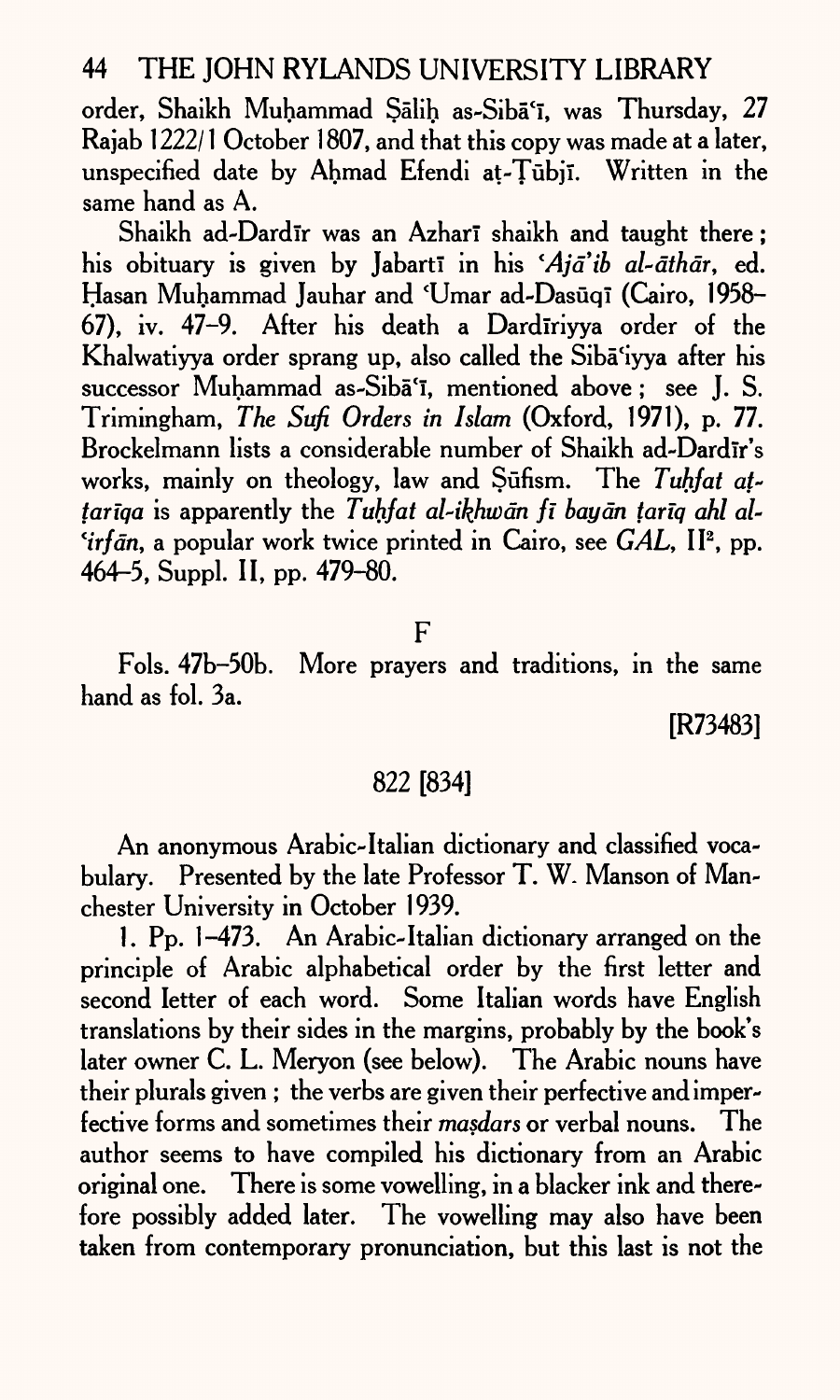sole basis of the dictionary, since classical forms like the masc. sound pl. in -*ūn* are given as well as the colloquial -*īn*, e.g. *ustddhunlustddhm.*

*2.* Pp. 474-76. Some paradigms of Arabic verbs, in the same hand as the dictionary, followed by several blank leaves.

3. [After 13 blank leaves, and with new pagination] 82 pp. of Italian index to the dictionary, referring back to the dictionary's pagination.

4. [With new pagination! 188 pp. of classified vocabularies and '\* useful phrases ", with an index of the classification headings on p. 188, and some English equivalents written in the margins in a neat print and in black ink. There is a section on everyday phrases which reflects the Syrian colloquial, e.g. *awwaltimbdrha* " the day before yesterday ", *ish fi tyabar jadid, kaif iddunya?* "anything new? How's the world?", and 'ala  $\vec{h}$  hatark " just as you like". Other classification headings include " Names of God and His attributes", "Parts of the body (including some colloquial terms like *bizz* pi. *bizdz* ' breast \* and tīz pl. atyāz 'anus')", "Clothing", "Unpleasant characteristics of a man ", " Birds ", " Fishes ", etc.

On p. 1 of the dictionary there is an Italian name, not fully decipherable, " Giustiniano di Bal..." and the date 1763. It is conceivable that this person, the first known owner of the work, was either the compiler himself or the one who commissioned its compilation. On the front flyleaf (i.e. at the European front of the book) is written "Charles Lewis Meryon, bought at Jaffa 1813", together with a brief list by Meryon of " Words taken from the Arabic ". On the back flyleaf is written also " Charles Lewis Meryon, Jaffa 1813 ", together with a table of the Muslim months in Meryon's writing. On the inside front cover is the bookplate of James P. R. Lyell and the inscription " T. W. Manson, with kind regards, J.P.R.L. Nov<sup>r</sup>. 1924 ".

C. L. Meryon (1783-1877) was the personal physician and later the biographer of Lady Hester Stanhope, spending much of the middle part of his life with her in the Near East; see the *D.N.B.* article on him (by Thomas Seccombe). Meryon records in *The Travels of Lady Hester Stanhope* that in 1812 he began the study of Arabic in Palestine, searching out the Latin Arabic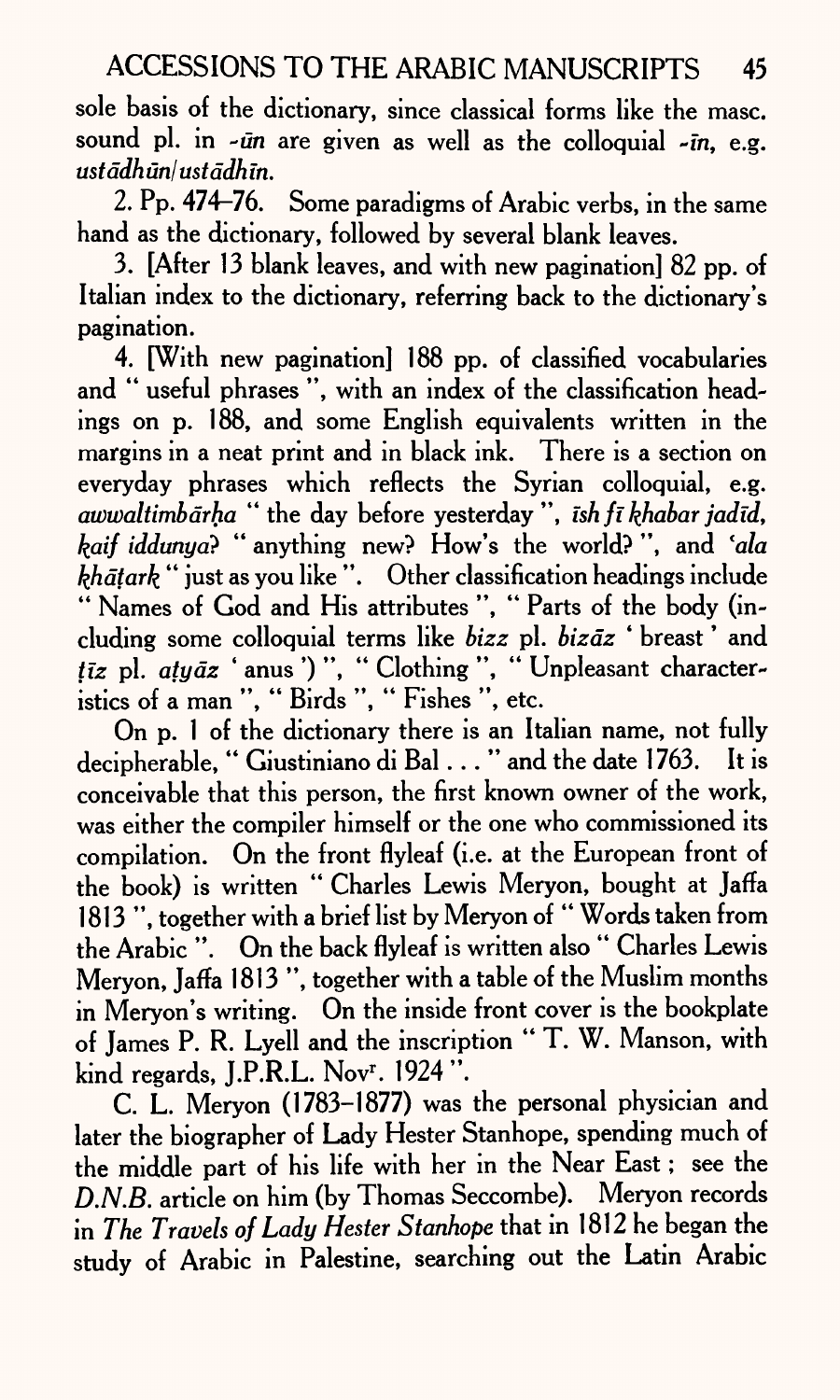grammar of Erpenius and a dictionary in the library of a Franciscan monastery at Nazareth. He must have purchased this Arabic-Italian dictionary to help him in his studies, and the manuscript must have remained in his possession for at least thirty odd years, until the *Travels of Lady Hester Stanhope* had been published in 1846, for included within the front covers of the work, and bound into it, are nine letters dating from 1815-16 and variously written from Egypt or Mount Lebanon concerning Meryon's relations with the great Swiss orientalist and traveller J. L. Burckhardt (1784-1817). Five of these are Burckhardt's autographs and four are copies of correspondence mentioning his activities ; these have now been edited by C. E. Bosworth, " Some Correspondence in the John Rylands University Library of Manchester concerning John Lewis Burckhardt and Lady Hester Stanhope's Physician", BULLETIN, lv (1972-73), 33-59. On some of these letters Meryon has written in page references both to his original manuscript of the *Travels* and to the printed edition of 1846.

It has been suggested above that the Italian owner of the dictionary mentioned on p. 1 may have been the compiler of the whole work. One naturally thinks of the Arabic-Italian dictionary which in 1822 appeared as the first print from the Government Press set up at Būlāq near Cairo by Muhammad 'Alī, but it is unlikely that this Rylands manuscript could have served as the basis for the Bulaq dictionary. The full Italian title of the latter (reproduced in \*Abd al-Futuh Ridwan's *Tarikh matba'at Bulaq*  (Cairo, 1953), Pis. 1 and 2) reads as follows : *Dizionario italiano <sup>e</sup> arabo die contiene in sucdnto tutti i vocaboli che sono piu in uso e piu necessari per imparar a parlare le due lingue correttamente, egli <sup>e</sup> diviso in due parti, Parte I. del dizionario disposito come il solito neir ordine alfabetico, Parte II. che contiene una breve raccolta di nomi e di verbi li piu necessari, e piu utili allo studio delle due lingue.*  The author of this is believed to have been the Syrian Catholic priest Don Raphael (1759-1831), who played a role in Napoleon's Egyptian expedition and was <sup>a</sup>member of the Institut de 1'Egypte, so, on chronological grounds, the identity of the two works seems impossible. But it is not impossible that Don Raphael modelled the plan and contents of his own dictionary and vocabulary on our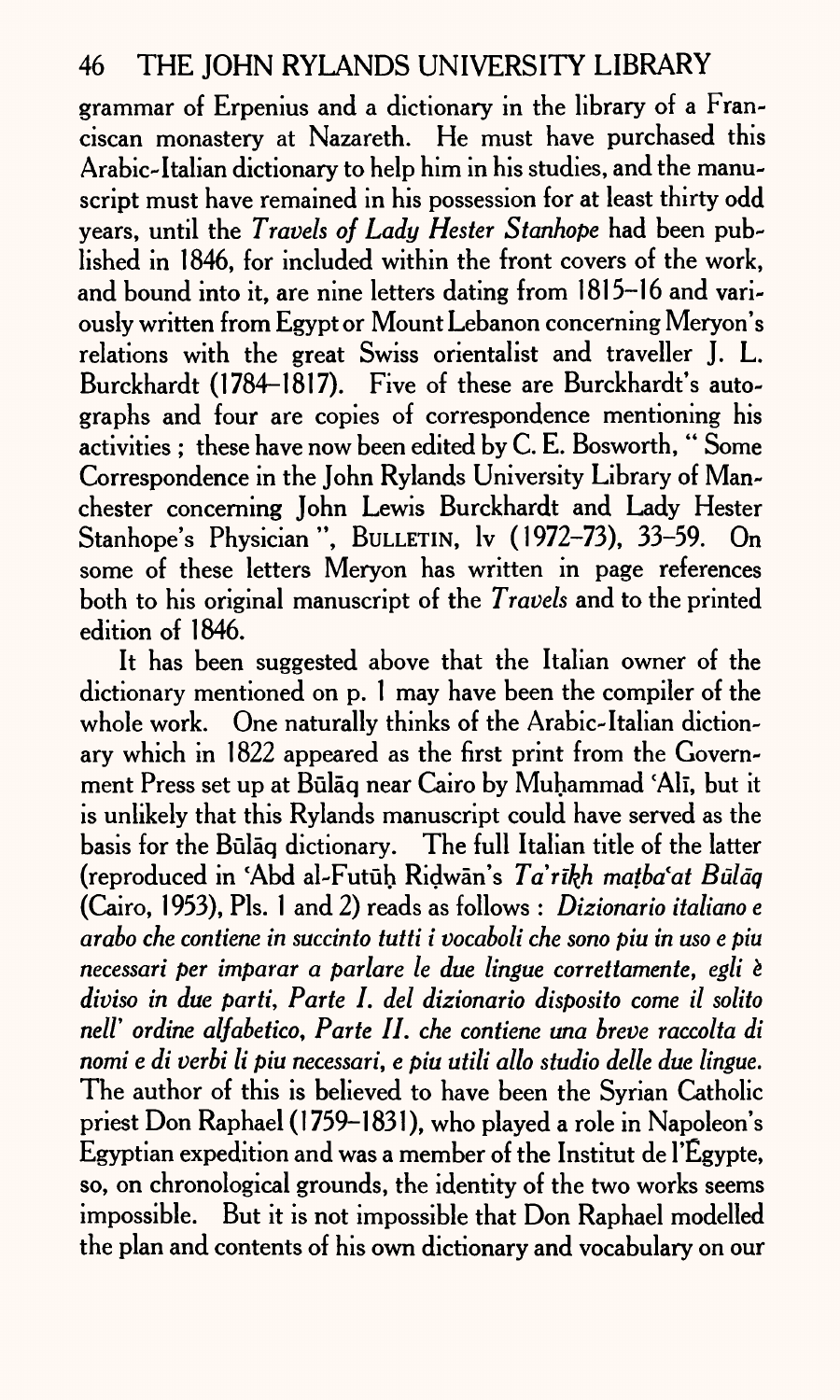own, earlier work. Unfortunately, the present writer has not been able to see a copy of the very rare Bulaq book, the original manuscript of which is reputedly in the Egyptian National Library, Taimuriyya collection, according to Sarkis, *Mu'jam al*matbū'at al-'arabiyya, p. 895. He is, however, grateful to Dr. Richard N. Verdery of the Institute of Islamic Studies, McGill University, for information about it; see also Dr. Verdery's article " The Publications of the Bulaq Press under Muhammad 'All of Egypt", *JAOS,* xci (1971), 129-32.

European binding, half-leather and boards, stamped '\* Arabick Lexicon MSS."; 759 pp.;  $17.5 \times 25/11 \times 17.5$  cm.; 18-19 lines per page ; brown ink ; large, clear, European *naskhi* hand ; European paper. Pages  $1-2$  (i e. one folio) at the Arabic front of the dictionary part of the book are a later transcription, the Arabic being in a shaky hand, of the original folio, which must have been damaged and replaced ; it has been misbound, back to front, by the European binder.

[R83391]

## 823 [835]

Qur'an, of North African or Western Sudanese origin. A note by Dr. Edward Robertson enclosed with it mentions that there are some peculiarities in one or two sura headings, e.g. *al~H.j* for *al-Hijr* (sura xv), and in *Surat an-Naba* (sura Ixxviii) the *Naba*' is omitted.

Simple leather flapped binding, with floral cartouches, clumsily repaired; 245 fols.;  $25 \times 18/19.5 \times 13$  cm.; 17 lines per page; brown ink, with pointing in red and sura headings in yellow; Maghribi script: thick, glazed paper, browning and much discoloured at the edges ; copied by 'Ali b. Abi l-Qasim b. Azwaw(?) al-Ya'lāwī(?) and completed on Tuesday, 21st Jumādā II 1011/6 December 1602 (fol. 245b).

[Rl 30258]

## 824 [836]

A *majmū'a* containing five works by different authors, of a popular religious, devotional and homilectic nature, plus some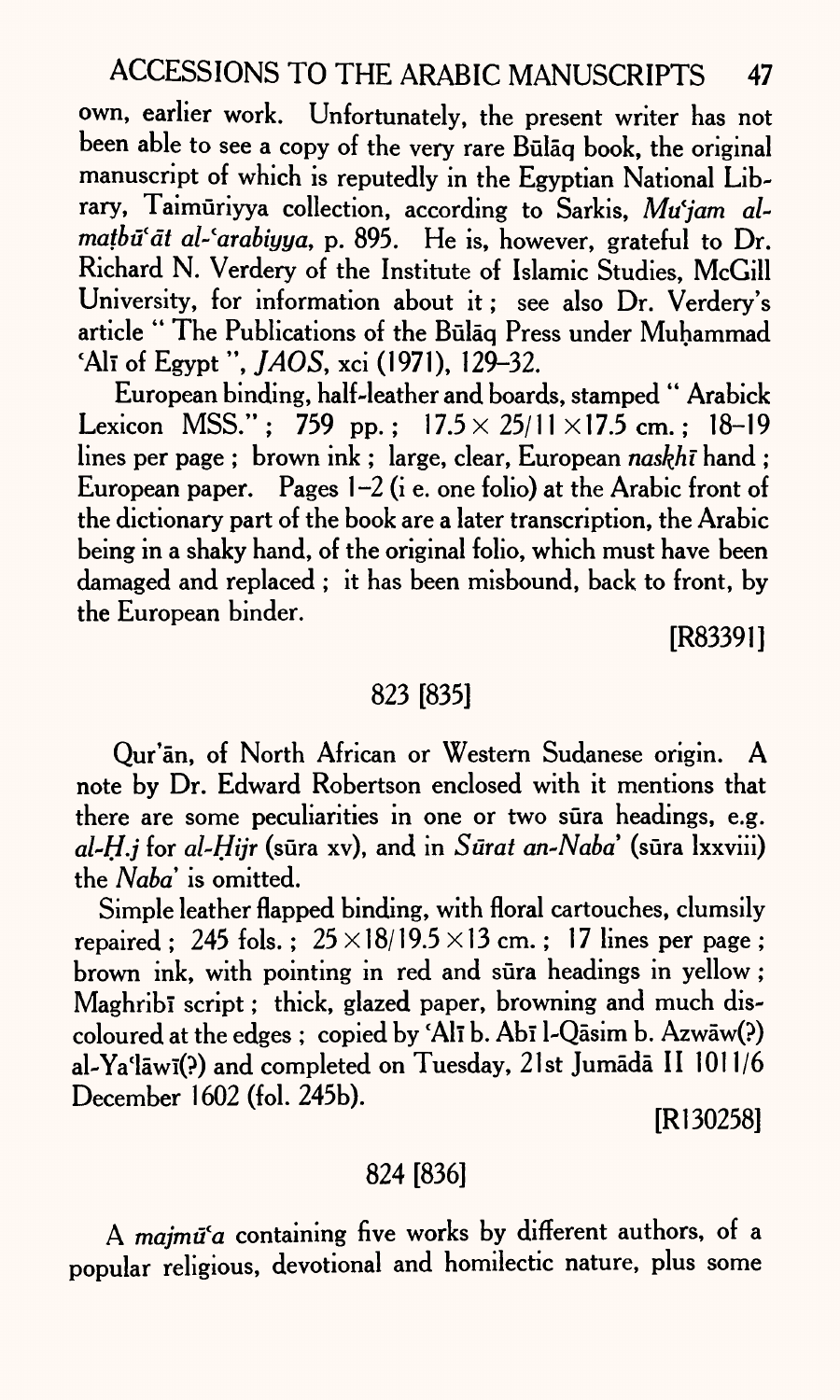fragments. Works A, B and D are in the same hand, according to the colophon of D, that of 'Abdallah b. 'Uthman.

Loose, unbound sheets, together with some fragments containing prayers, etc. (see below, F), contained within two sheets of European cardboard, on one of which is written an adjuration to recite the formula " There is no God but God " a thousand times ; fols. 302+10 separate sheets of varying sizes (  $=$  F): 16.5  $\times$  20/ 9.5 or  $10 \times 12.5$  cm. ; varying number of lines per page.

A

*Shajarat al-yaqin wa-takhliq rabb al-fdlamin nur sayyid al~ mursalm wa-wuquf al-khald'iq yawn\* d~din,* allegedly by the Shaikh al-Imam Abu 1-Hasan al-Ash'ari. This is a popular mystical, cosmological and eschatological work containing accounts of the creation of Adam, the birth of the Prophet, Heaven and Hell, etc., illustrated by traditions from such authorities as 'A'isha, al-'Abbas b. 'Abd al-Muttalib, Wahb b. Munabbih, etc. The ascription to the famous *mutakallim* Abū l-Hasan 'Alī b. Ismā'īl al-Ash'arī (d. *ca.* 324/935) or to Shihāb ad-Dīn Abu 1-Hasan Ahmad b. Ibrahlm al-Ash'ari ash-Shafi'I (d. *ca.*   $600/1203$ ) is, according to Brockelmann, false; it is, in fact, a later *Machwerk-* See *GAL,* I2 , p. 553, Suppl. I, pp. 346, 765, enumerating some eight manuscripts, including Rylands 779A, whose title is given as the *Shajarat al-yaqtn wa-takhliq nur sayyid al-mursalm wa-baydn hdl al-khala'iq yaurr? d-dm* and whose attribution is to Shihab ad-Din Abū l-Hasan Ahmad al-Ash'ari, see Mingana, *Catalogue*, cols. 1045–6.

Begins (fols. la-b) :

. . . صلى الله على سيدنا محمد وآله واصحابه وسلم تسليـما. هذا باب شجرة<br>اليقين وتخليق رب العالمين نورسيد المرسلين ووقوف الخلائق يوم الدين تاليف الشيخ الفقيه العالم العلامة الامام ابـى الحسن الاشعرى ورحْمه الله تعالى<br>ورضى الله عنه آمين

Ends (fols. 243b-244a) :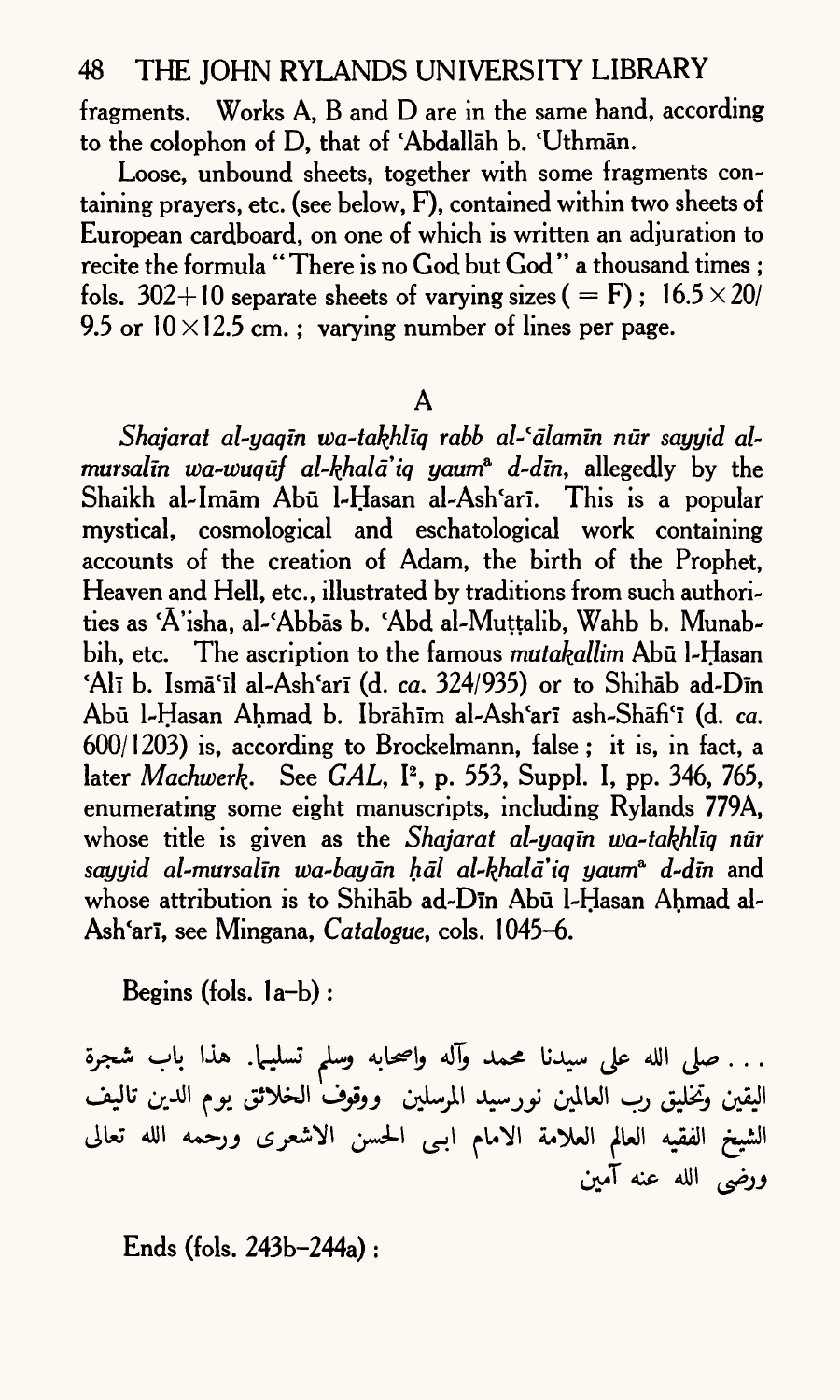ACCESSIONS TO THE ARABIC MANUSCRIPTS 49

. . . كمل كتاب شجرة اليقين بحمد الله وحسن عونه هذا الكتاب وبدأه يوم سبت واكمله في يوم سبت من الكتاب هذا مكتبه (فكتبه:read) المسمى يوسف بن عمر فطنون . . .

244 fols. ; 7 lines per page ; brown ink ; large, clear Maghribi hand, showing a poor knowledge of Arabic, with the early folios only vowelled, the remainder unvowelled ; yellowing paper ; on fol. 244a the name of the copyist given as Yūsuf b. 'Umar Fatnün, but no date mentioned.

#### B

Kitāb Hadīth ar-rāhib wa-r-ruhbān by an unknown author. In this mixture of traditions and legends, a Christian monk puts to Abu Bakr and his companions a number of searching questions on such topics as the relation of the name to the object named, the first crime committed upon earth, the keys of Heaven and earth, <sup>a</sup> bird which neither comes from an egg nor is reared by hand, something of which the little is lawful but the much unlawful, etc. Abu Bakr is impotent to answer these questions, and has to send for 'Ali b. Abi Talib, who immediately provides the answers; the author may accordingly have had Shi'i sympathies. The story ends with 'Ali converting all the monks to Islam. The work is not mentioned in either *GAL* or Sezgin's *GAS.*

Begins (fols.  $1b-2a$ ):

. . . كتاب حديث الرٰهب والرهبان وروى عن الحسن البصرى عن وهب بن منبه عن سلمان الفارس . . . انه قال لما مات محمد رسول الله صلعم تولى الخليفة (كذا) بعده ابو بكر الصديق رضه بفرقه خلافته ايام يسيرة فلما كان ذات يوم من الايام صلى مع اصحابه ثم سند ظهره الى المحراب وهو مثل القمربين النجوم واذابراهب قد اقبّل من الارض الشام ومعه الفين رهبان **و**القسيس والاحبار فسأله عن مسجد رسول الله صَلَعَم . . .

**Ends (fols. 21a-b) :**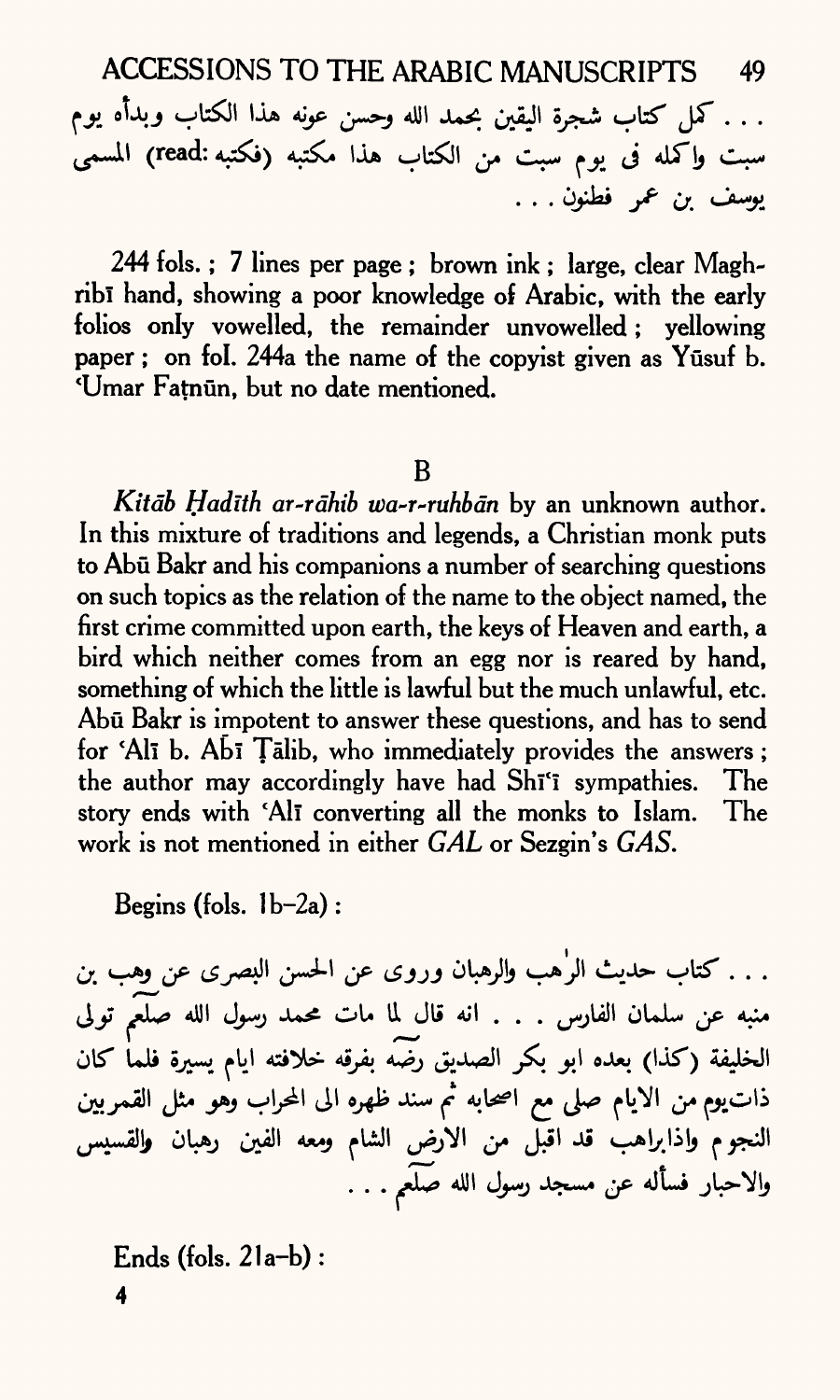يعلمهم شرائع الاسلام وبين لهم الحلال والحرام ويعلمهم فضائل الوضوء والصلاة وفضائلْ الزّكّوة وفضائل الحج والثوب اصدقت (ثوابْ الصدقة:read) وامر بالمعروف ونهي عن المنكر والحمد لله رب العالمين ثم آمين.

21 fols. ; 8 lines *per page ;* brownish ink ; same untutored hand as A, with much vowelling ; same yellowing *paper* as A.

### *c*

A poem of 165 verses in the *basit* metre by Shaikh Husam ad-Dīn Abū l-Hasan b. Alī al-Wa'īzī. It is a versification, in a simple and direct style, of Islamic teachings and admonitions. The author may conceivably be the Husam ad-Din b. 'Ali ar-Rumi who wrote a *Talkhis an-nahw* for the Ottoman Sultan Murād III (reigned 982-1003/1574-95), see *GAL*, Suppl. II, *p.* 630.

Begins (fol. Ib) : اليس (ليس <sub>.read</sub>) المقام بدار الذل من شيبم ٭ ولامعاشرة الاوباش من شيبم

Ends (fol. 12b) with a verse blessing on the Prophet.

12 fols.; 7 or 8 lines per page; black ink with red vowel points and caesura markings; fairly clear, sprawling Maghribi hand, different from that of A and B; yellowing paper, slightly more glazed than that of A and B; no date, but is fairly recent in appearance.

### D

*Kitab Nasihat Iblis,* a homilectic work by an unknown author containing admonitions given in the form of a meeting between the Prophet and his Companions and Iblis or Satan. The Prophet asks Iblis which people are the worst of his (sc. Iblis's) enemies, and Iblis begins with the name of Muhammad himself. The Prophet them asks which people are the best of Iblis's friends, and Satan begins with the whole of the female sex.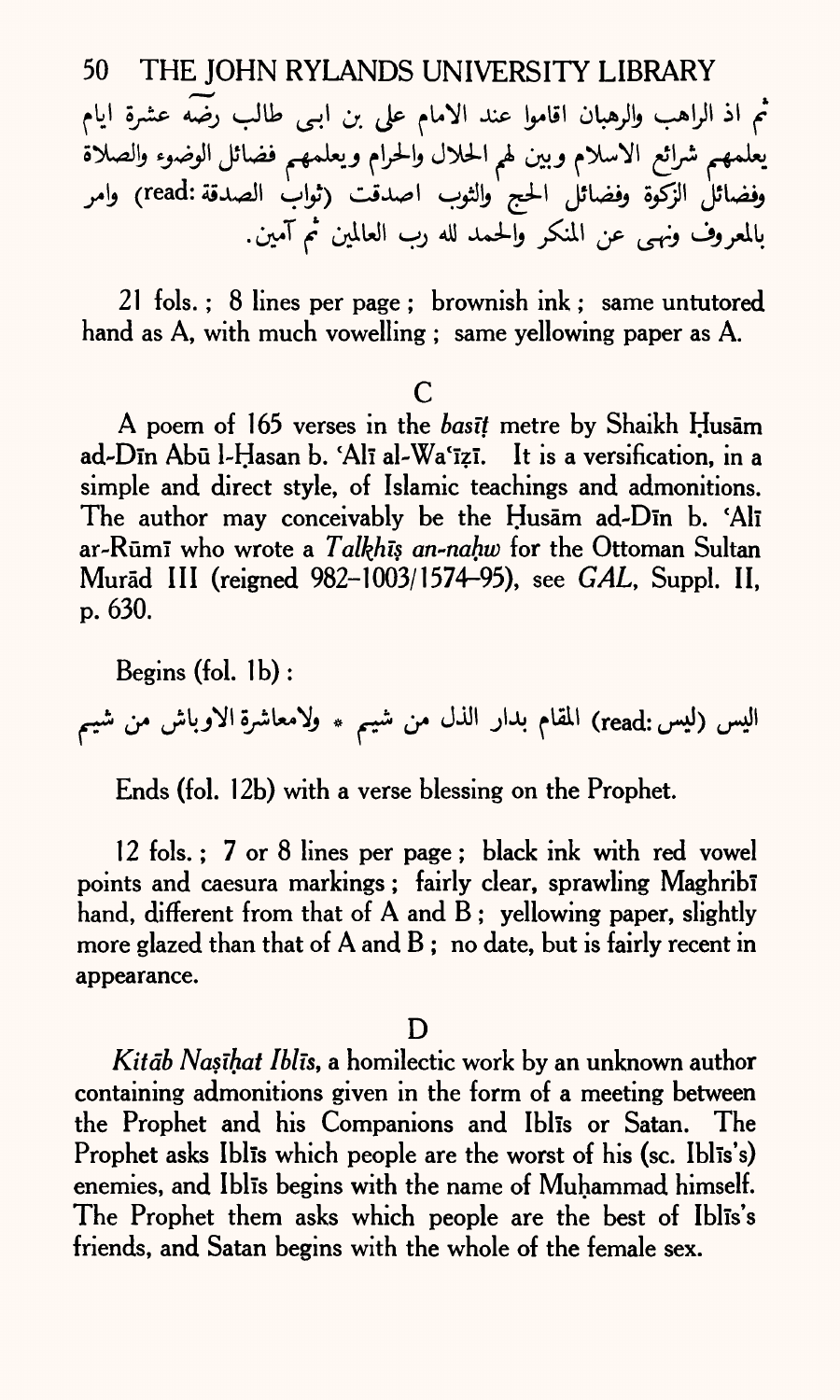ACCESSIONS TO THE ARABIC MANUSCRIPTS 51 Begins (fol.  $1<sub>b</sub>$ ):

. . . كتاب فيه نصيحة ابليس لعنة الله عليه وروى عن ابن عباس رضه الله صلع<sub>ه</sub> ذات يحدثنا باخبار السهاء والارض والجنة والنار . . .

Ends (fol. 13a):

4UI **\*U£ ^U ^[Jl]** JP **0^4 ^1 ^1 A^js^** <-»fcT **JT. . .** •T" \* l Ot\*- t/. ^' •\*•\* >e^'

13 fols.; 11 lines per page; same ductus and hand as in A and B, no vowelling ; same paper as  $C$  ; written by 'Abdallah b. 'Uthman but no date given.

E

*Tanbih al-ghdfilin wa-tanzlm al-akhbdr wa-badif al-dthdr,* by an unnamed author, but transmitted by Muhammad b. Mahmūd al-Wankari (from Wangara, on the headwaters of the Senegal River, famed in Arabic geographical lore as a source of gold). It is a short, homilectic work on the virtues of continence, the value of learning, the evils of riches, of self-deceit and of tale-bearing, etc. It seems very likely that this is the *Tanbih al-ghdfilm watanzīm al-akhbār* of Usumanu dan Fodio recorded by W. E. N. Kensdale in his article " Field Notes on the Arabic Literature of the Western Sudan : Shehu Usumanu dan Fodio ", *JRAS*  (1955), p. 167, no. 35, and by D. Murray Last, *The Sokpto Caliphate* (London, 1967), p. 239.

6 fols., made up of three folded sheets ; 13 lines per page ; brown ink ; Maghribi hand with correct vowelling ; lined, European exercise-book paper, browning and stained at the edges ; no date or scribe mentioned. On the otherwise blank fol. 6b there are a few incomprehensible words.

Ten loose sheets, of varying sizes and in various Maghribi hands, containing charms and prayers ; sheet 10 is the prayer of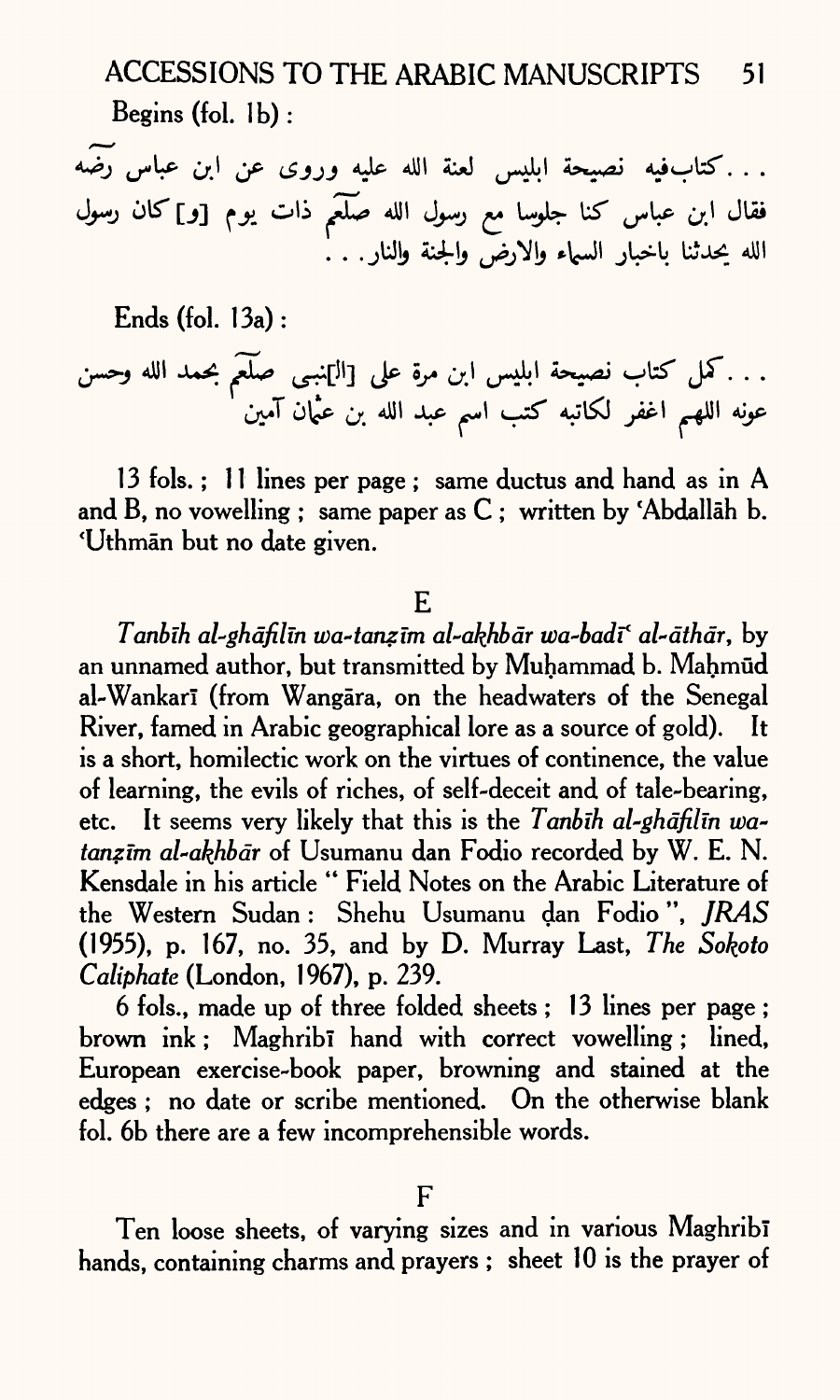a Maghribī in Egypt, invoking 'Abd al-Qādir al-Jīlānī, Ahmad ar-Rifā'ī, Ahmad al-Badawī, Ibrāhīm ad-Dasūqī, Abū 'Abdallāh Muhammad al-Quraishi (sic), etc.

[Rl 30259]

### 825 [837]

A collection of loose sheets held within two pieces of European cardboard, comprising brief works and fragments, in differing Maghribi hands and without any names of copyists or dates. The collection has been divided up by Professor Edward Robertson into thirteen parts ; all these component parts are either invocations and magical spells or are recipes and formulae for drugs and medicines.

### A

Amulets, charms, spells, magic squares, etc., in disparate hands and various sizes.

### B

Medical prescriptions and recipes.

 $10$  fols.:  $8 \times 11/6 \times 8.5$  cm.: 12 lines per page: brown ink, with the names of God in red.

## c

*Bab sin al~asma,* on the divine names, prayers to the angels, etc.

31 fols. ;  $10.5 \times 17/7 \times 12.5$  cm. ; 16 lines per page ; brown ink, with magenta headings.

#### D

Requests to God for fulfilment of the author's needs, to be achieved through the intercession of a long list of mainly Egyptian saints and holy men, beginning with 'Abd al-Qādir al-Jīlānī, Ahmad ar-Rifā'ī, Ahmad al-Badawī, Ibrāhīm ad-Dasūqī, etc.

5 fols.:  $10.5 \times 17/7.5 \times 11.5$  cm.; 6 lines per page.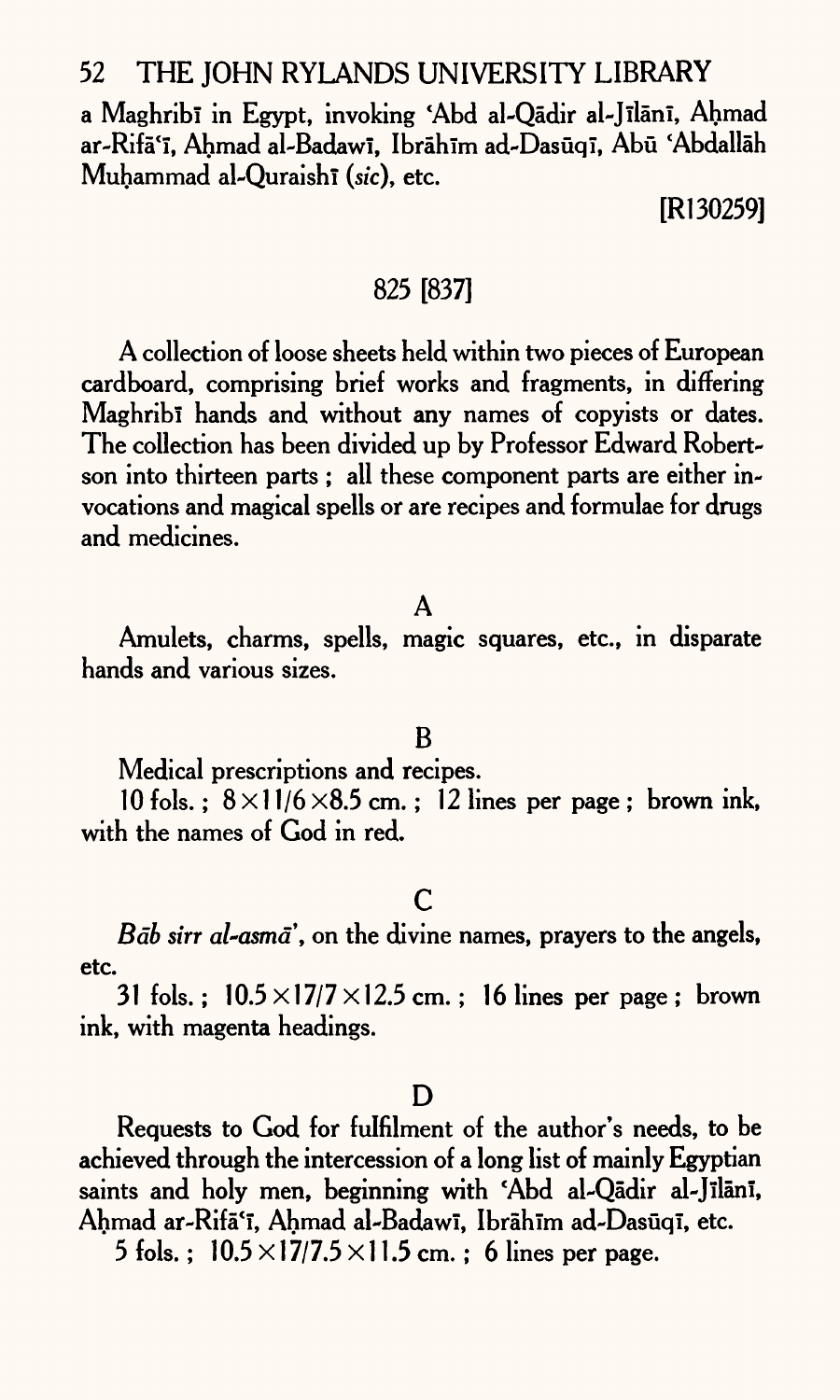Invocations to angels, etc.

9 fols.;  $10.5 \times 17/7 \times 15$  cm.; 13-15 lines per page; brown ink, with quotations and names picked out in orange.

F

*Faidat ism Allah al~afzam,* the benefits to be derived from invoking the names of God.

4 fols.;  $11 \times 16/8 \times 13$  cm.; 15-16 lines per page; brown ink; thick script.

## G

*Fd'idat ad-du'd' al-janna (sic) yadkhulu l-janna bi-ghair hisdb,*  a prayer on a single leaf to ensure direct entry to Heaven without the preliminaries of the *hisdb,* sc. examination and judgement.

 $11.5 \times 17/9 \times 13$  cm.; 13 lines per page; black ink.

### $H$

A collection of medical prescriptions, in which the author begins by quoting Suyutl's *Kitdb at-Tibb al-kabir* (? not listed in *GAL*) and Muhammad b. Sirin.

18 fols.:  $11.5 \times 18/8.5 \times 13$  cm.: 11 lines per page: brown ink, with orange-red headings.

I

The text of *Surat Yd-Sin* (sura xxxvi), apparently part of a larger work, for fol. 17b ends with the heading for another sura *(Yd~sin* is often used for invocatory purposes, e.g. at a death bed).

17 fols.:  $11.5 \times 18/7 \times 12$  cm.: 7 lines per page: brown ink. with crimson headings and vowelling.

Medical prescriptions based on traditions from the Prophet. 3 fols.;  $11.5 \times 18/9.5 \times 14$  cm.; 22 lines per page; brown ink.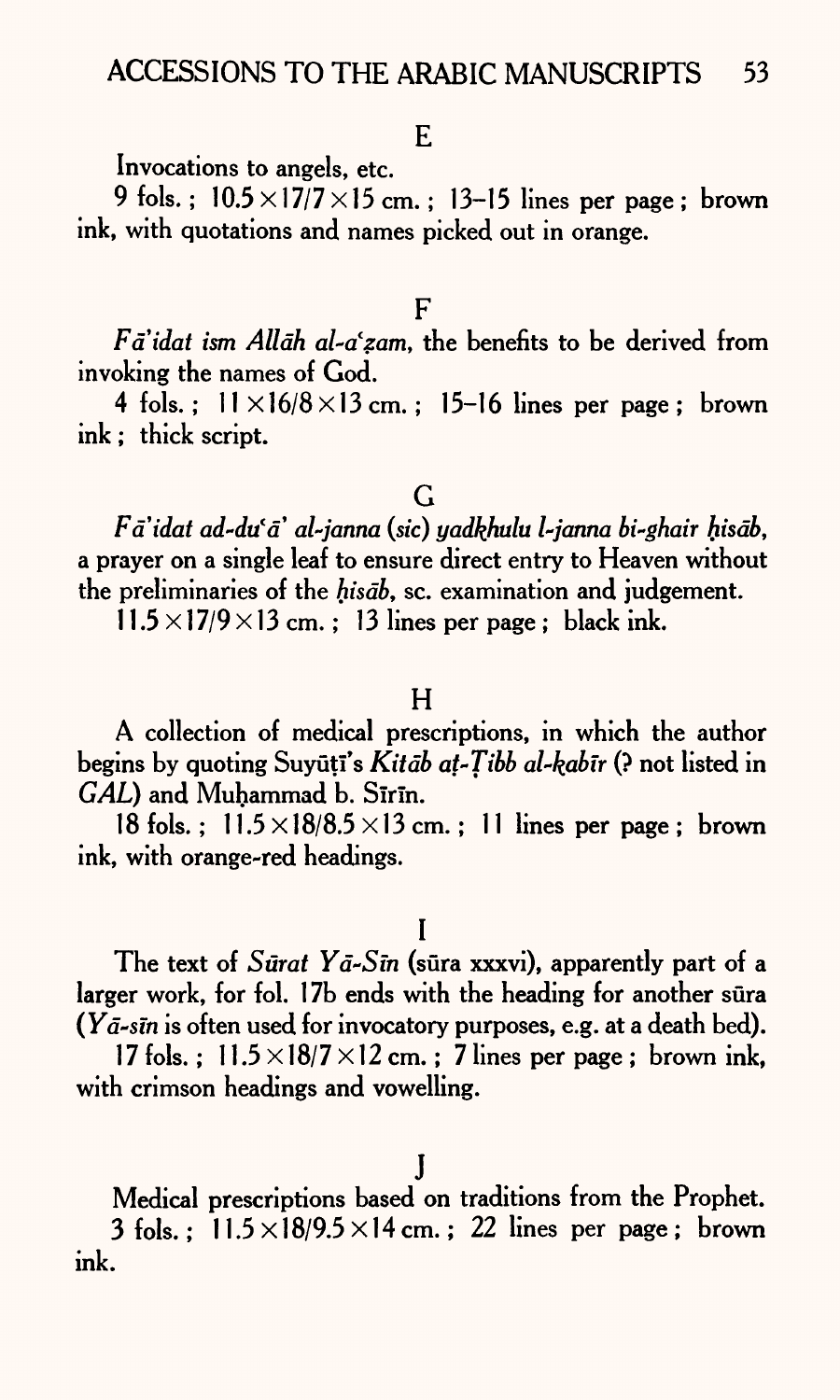## K

Invocation of God's names, in *saf* or rhymed prose.

9 fols.;  $10.5 \times 17/8 \times 14$  cm.; 12 lines per page; brown ink, with red outlining of the final prayer.

#### $\mathbf{L}$

Two leaves, in differing hands and sizes, one a charm for destroying an enemy ; the other a charm for acquiring wealth.

#### M

Two prayers, one of 2 fols. and the other of 4 fols., a duplicate of the first, on the method of reciting the *shahdda.*

[Rl 30260]

### 826 [838]

An amulet on one sheet containing Qur'anic verses and sayings to ward off Satan ; at the bottom is a square diagram containing the *basmala* and Qur'anic verses. Presented by Colonel W. le Hardy of Hertford in February 1954.

 $7.7 \times 33.5$  cm.: 28 lines ; black ink; fairly clear *naskhi* hand, no vowelling ; no date or mention of the scribe.

[R100861]

### 827 [839]

An order *(marsum)* issued by Muhammad Salim, governor of Saida (Sidon) and military commander there, dated 14th Rajab [12]57/1 September 1841, to Sa'īd Efendi 'Abd al-'Al, chief taxcollector of the 'Akka (Acre) district, informing him of the dispatch of a frigate and requiring him to furnish assistance in the form of supplies and other necessities for the *amirdl-i daula* (the accompanying ethnic or honorific adjective to *daula* is not clear, but might well be *an-nimsa* " Austrian "). If the date [12]57 has been read correctly (the 7 might conceivably be a 3, yielding 1253/1837), the period is that of the warfare in the Levant by the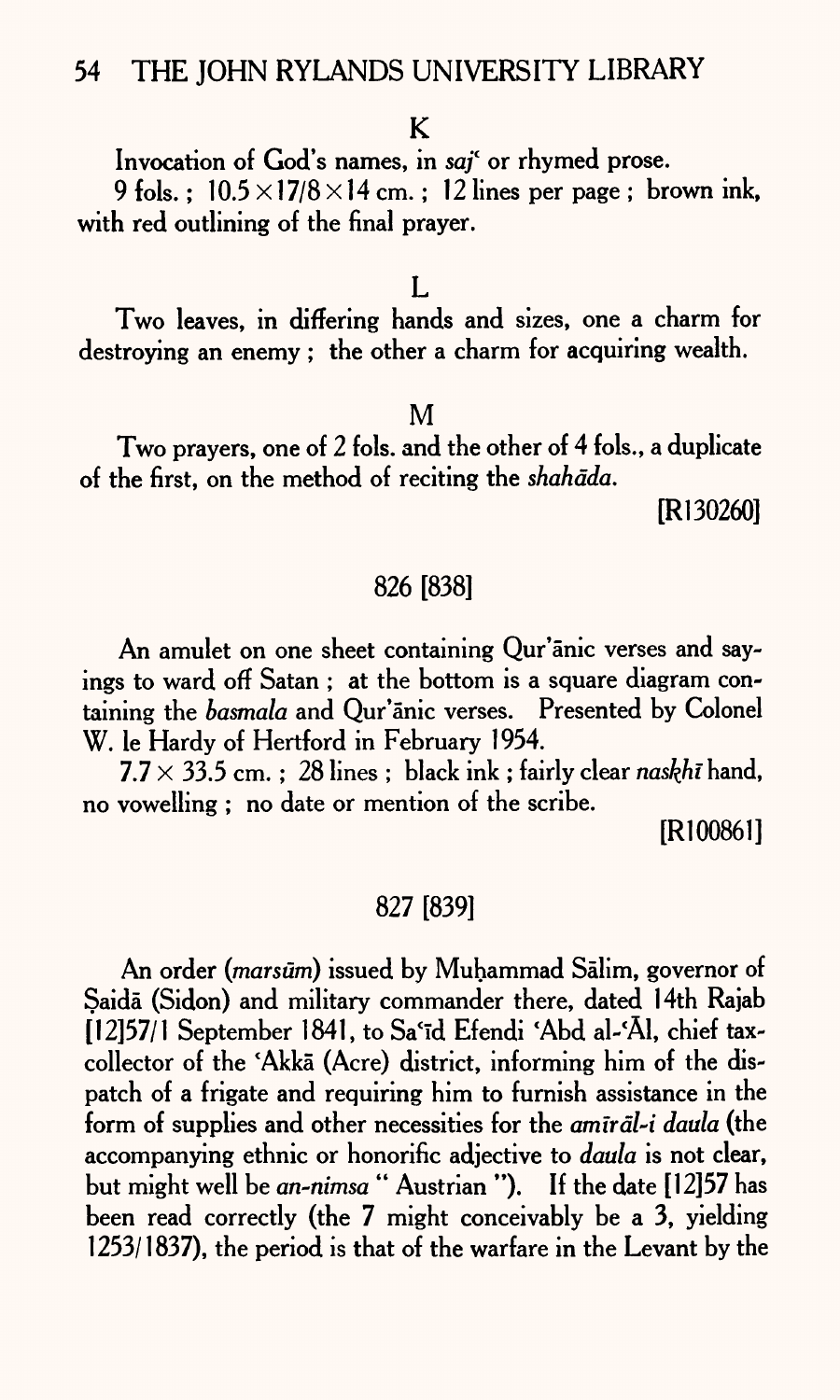## ACCESSIONS TO THE ARABIC MANUSCRIPTS 55

Quadruple Alliance of Britain, Russia, Austria and Prussia, acting to restore the territorial integrity of the Ottoman empire against the encroachments in Syria of Muhammad 'All of Egypt and his son Ibrahim (Acre was recaptured from the Egyptian forces by Sir Charles Napier in November 1840). Presented by Colonel W. le Hardy in February 1954.

## Begins :

افتخار الاماجد والاكارم سر بوابين محصل عكا حالاسعيد افندى عبد العال دام مجده بعد التحية والتسليم بمراسم الاعزاز والتكريم المنهى اليكم بحسبها حصل من القضاء على مركب جناب المحب الصديق اميرال دولة النمسة (؟) الفخيمة المحتشم على عكا فالآن وجهنا فى هذا الطرق (كذا) فرقاطون لاجل مساعدته و*مصدٰرین لکم مرسومنا هذا .* . .

Ends :

(Seal of Muhammad Salim)

\*\*\*\*< «— J \ 1

Written on a single thick piece of paper  $24 \times 38$  cm. in black ink, in indifferent Arabic and in a sloping, *ruq'a* script, and contained within a folded, stiff paper cover on which is written

بمرفق وصوله ليد افتخار الاماجد والاكارم سر بوابين محصل عكا حالا سعيد افندی عبد العال دام مجده.

[R100861]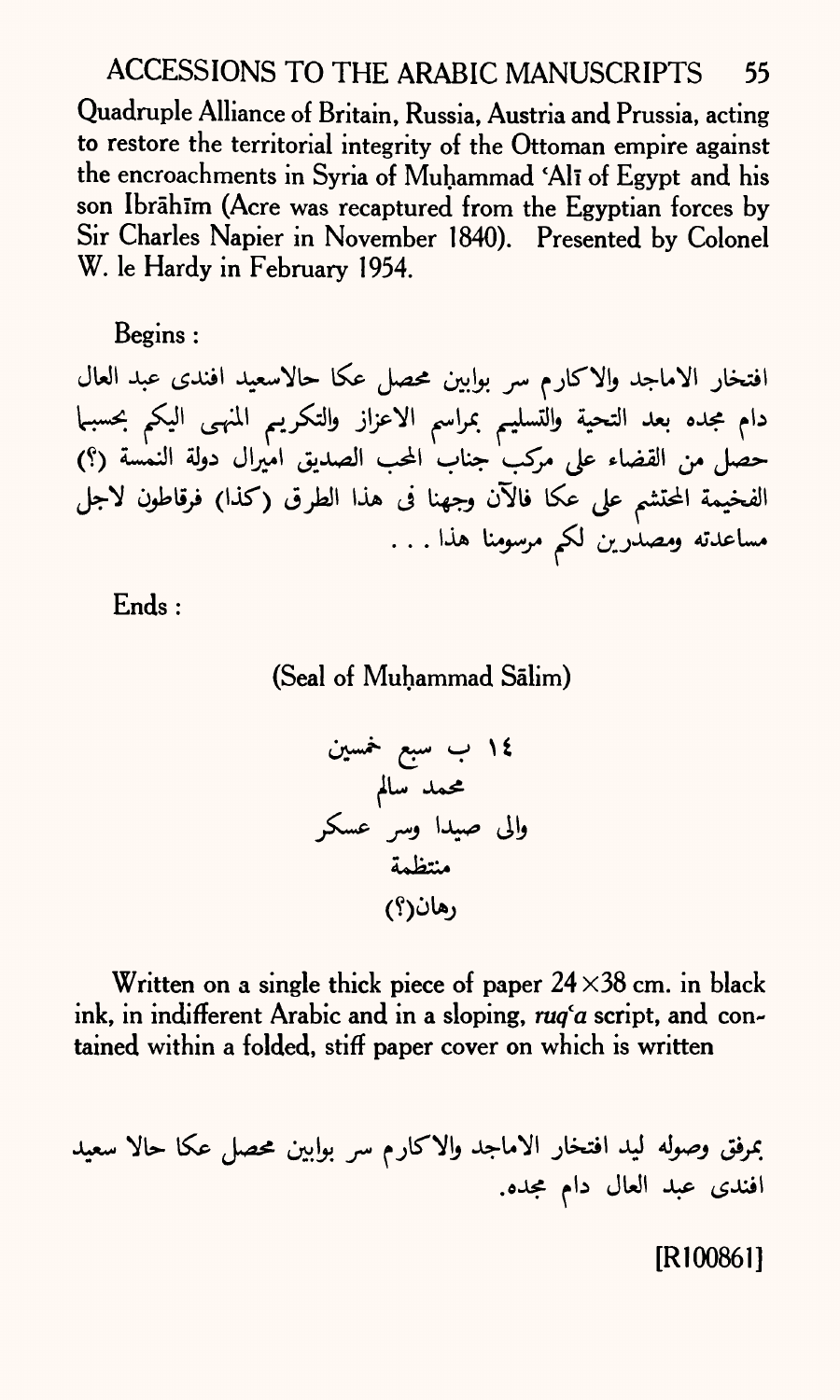## 828 [840]

A very fine, richly-illuminated *majmifa* of Qur'anic suras, prayers and passages of popular religious interest. It is of Turkish origin, since certain of its component parts are inTurkish, and is a companion volume to 829 ; both manuscripts are contained in an olive-green, velvet, silk-lined carrying case. Presented by G. P. Young, Esq., in March 1954.

Typical *mushaf-style flapped binding in maroon*, gold-tooled leather, and with the legend "Douanes, bureau d'Algers" stamped inside the cover ; 159 fols.;  $10.5 \times 16.5/6.5 \times 11$  cm.: 11 lines per page ; black ink, with gold rules round script areas, gold fleurons between verses, illuminated headings, and finelydrawn borders for fols. 139b-157b; clear, neat *naskfii* hand; brown, glazed paper ; undated, but apparently by the same scribe, Ibn MiishtejI-zade, as 829, which is dated 1219/1804-5.

### A

Fols. lb-61a. A selection of Qur'anic suras, beginning with *Surat al-An'am* (sura vi) and *Surat Ya-Sin*, and ending with the short sūras from the latter part of the Qur'an and the Fatiha.

#### B

Fols. 61a-68b. Prayers, composed of Qur'anic verses, for various occasions.

c Fols. 68b-70b. The Most Beautiful Names of God.

#### D

Fols. 70b-74b. The names of the Prophet.

#### E

Fols. 75a-l 12a. Various prayers addressed to God and the Prophet, etc., some with headings in Turkish.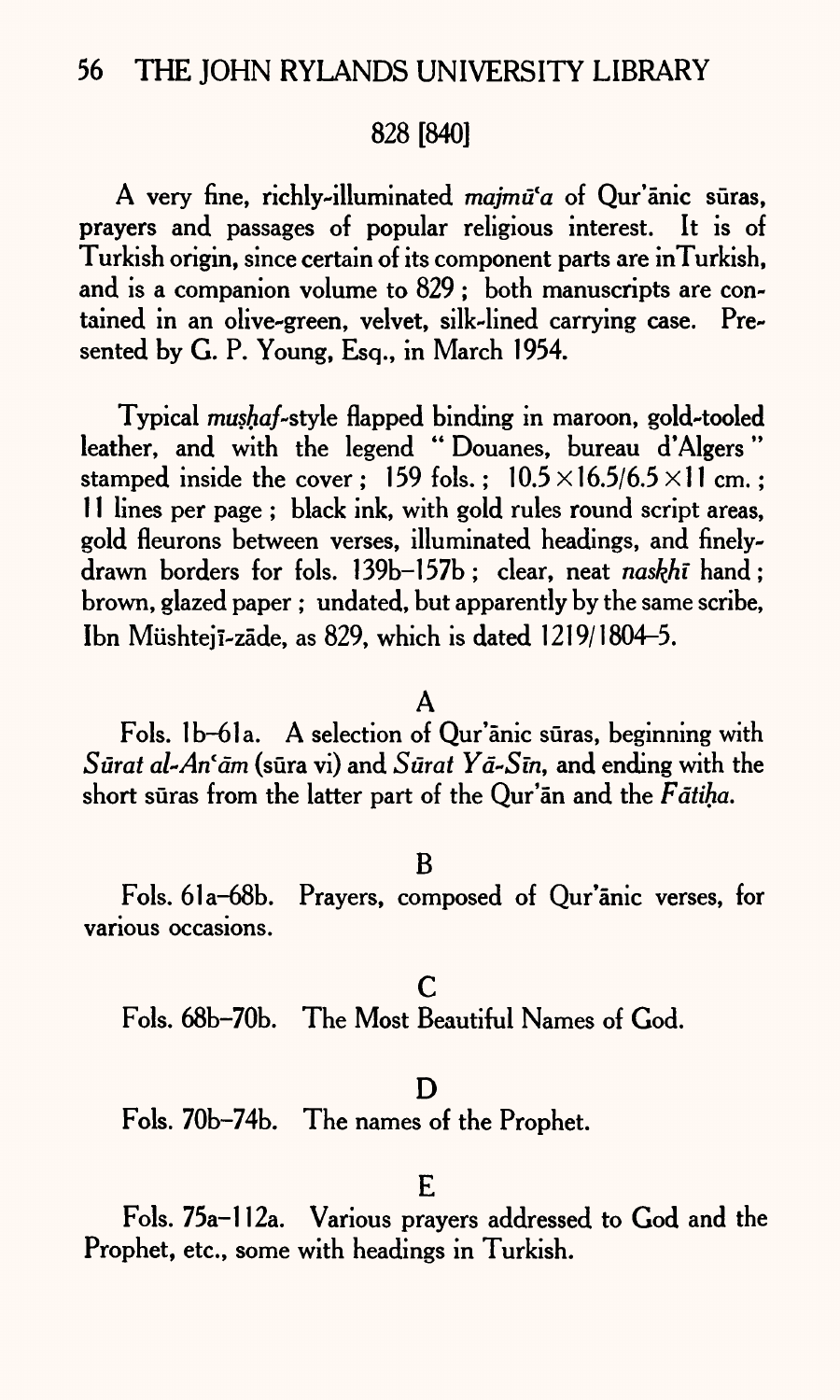Fols. 112b-114a. Description of the physical attributes of the Prophet.

Fol. 114b. On the blessedness of the seal of the Prophet *(miihr-i sherif),* in Turkish.

### $H$

Fols. 115a-l 39a. Richly-illuminated tables of the names and descriptions of the prophets, illustrations of the Ka'ba and the Prophet's tomb at Medina, and ornamental designs built around Muhammad's staff, sandals, etc. and 'Alī's sword Dhū l-Faqār (all in Turkish).

### I

Fols. 139b-157b. Various prayers in Arabic and Turkish, the last one, a prayer for reading when one has finished the Qur'an (fol. 157b), in a different, more careless hand.

Fols. 158a-159a. Gold-ruled, as if prepared for use, but in fact left blank.

j

[R104383]

## 829 [841]

*Dald'il al-khairdt wa-shawdriq al-anu)dr fi dhikr as-saldt \*ald n-nabi al-mukhtdr* of the Moroccan Berber scholar and adherent of the Shadhiliyya order Abu 'Abdallah Muhammad b. Sulaiman al-Jazuli (d. 870/1465). This is a collection of prayers, traditions and eulogies on the Prophet, highly popular in the Maghrib, Egypt and Turkey and many times printed; see *GAL*, II<sup>2</sup>, pp. 327-8, Suppl. II, pp. 359-60, and *Encyclopaedia of Islam,* new edn., art. " al-Djazuli" (M. Ben Cheneb). Four more manuscripts of this work exist as Rylands 211-14, see Mingana, *Catalogue,* cols. 334-40.

This is physically a companion volume to 828, of Turkish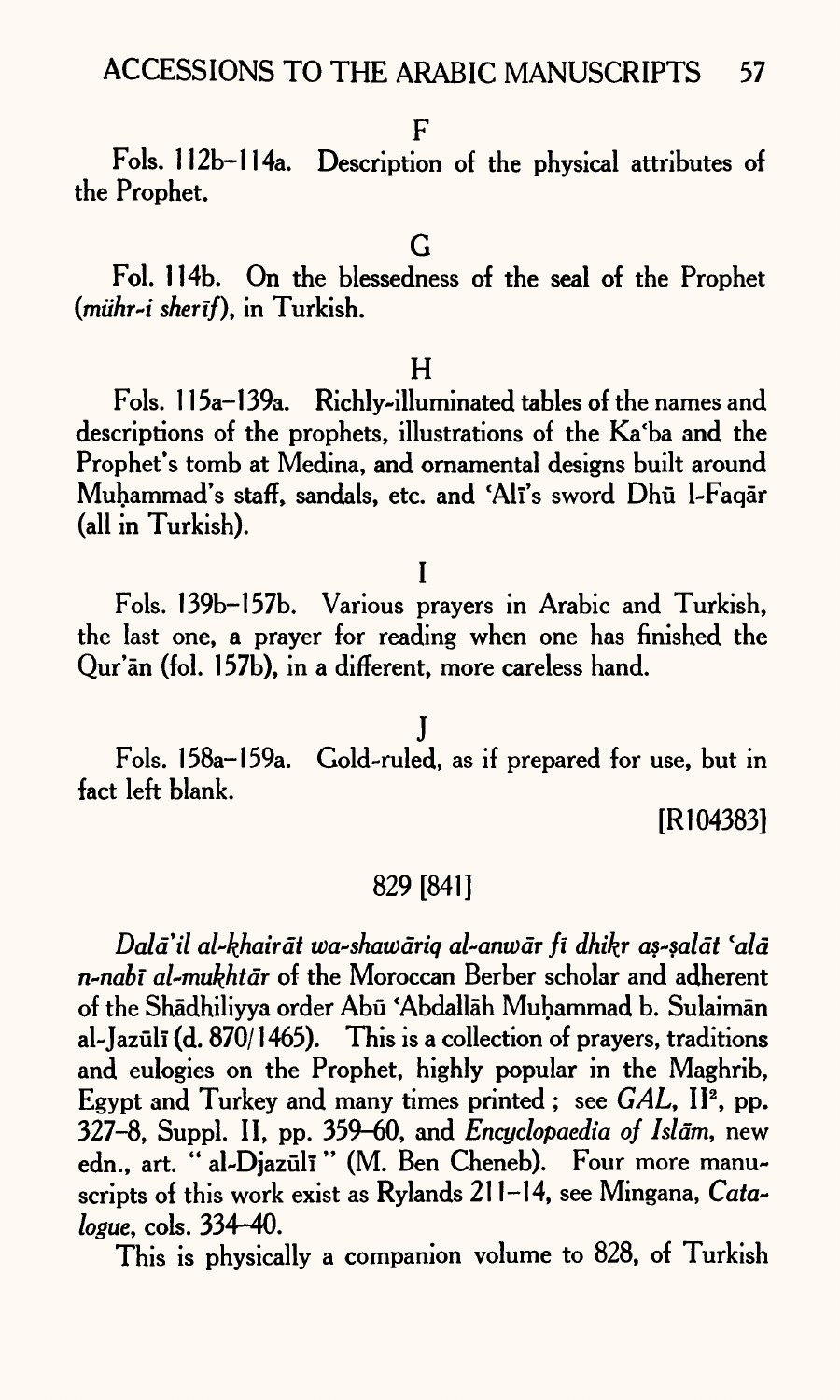origin and beautifully written; on fols. 13b-14a are finelypainted pictures of the tombs of Muhammad, Abū Bakr and 'Umar. Hence the description is similar to that for 828, excep<sup>t</sup> that the manuscript is slightly smaller in size ; and, again, there is the legend " Douanes, bureau d'Algers " stamped inside the cover. 92 fols.;  $10.5 \times 15.5/6 \times 10.5$  cm.; 11 lines per page. Fols. 1b-91a are written by Muhammad 'Ață' Allāh b. Müshtejīzāde (text, Mustajī-zāde), the pupil of Muhammad Wasfī, in 1219/1804-5. Fols. 91b-92a are in a different, more careless hand, and comprise a prayer composed for use in a Sufi *khānaqāh* and entitled *salāt khāniyya*. On fol. 92a it is explained that Ahmad al-Hānī has given Hilmī, the writer of this prayer, permission to read the *Dala'il al-khairat*, and the date 17th Ramadan 1293 ( $= 6$  October 1876):

اجزت لصاحب الكتاب اجازة لله فتلاه آناء الليل واطراف النهار وانا الفقير السيد احمد الحاني حرر الحقير حلمي ١٧ ن سنة ١٢٩٣. [R 104383]

## 830 [842]

Amulet on a long strip of paper containing *Surat al-Ikhlds*  (sura cxii). Presented by Miss G. Shore in December 1956.

 $81 \times 5.5$  cm. ; black ink, with vowelling in red; *naskhi* hand, each letter of the Qur'anic verses being composed of tiny words comprising the names and praises of God, the whole between black rules ; thin, grey paper ; no scribe or date indicated.

[Rl 05040]

## 831 [843]

A concise, elementary treatise on grammar, lacking a name and of unknown authorship ; the label on the binding, stating that this is a copy of the famous  $\vec{A}$ *jurrūmiyya* of the Moroccan scholar Abū 'Abdallāh Muhammad b. Muhammad as-Sanhājī, called Ibn Ajurrūm, is erroneous. Nor is it such a well-known basic grammar as Jamal ad-Din Ibn Hisham's *Qatr an-nadd.*  Presented by Professor Edward Robertson in October 1961.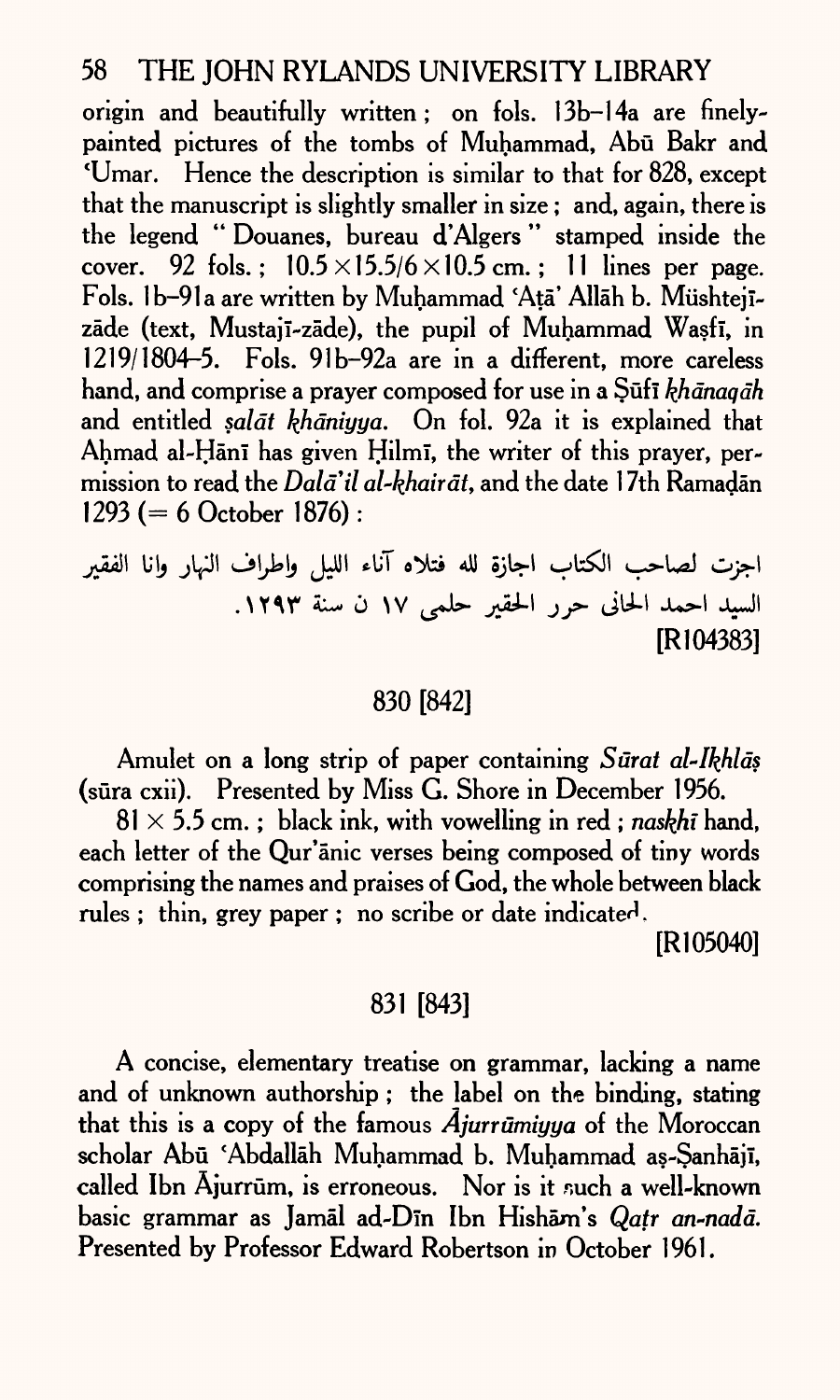ACCESSIONS TO THE ARABIC MANUSCRIPTS 59

Begins (fol. 1 b, after the words *dakhala ft naubati* and the date  $1241/1825-6$  on fol. la):

J

The last topic dealt with is that of the conditional particles (fol. 57b). On fol. 59b there is a Persian verse " Since my hand will perish beneath the earth, O Lord preserve this black writing ", and a further Persian couplet. On fol. 60a there appears an Arabic verse, in the *tawll* metre,

يقولون ليلي سودة هبشيـّة[كذا] \* فلولا سواد المسك ماكان غاليا

" They say that Laila is a black Habashi girl ; but if musk were not black, it would not be expensive ".

Plain, contemporary leather binding, repaired but in a poor state ; 60 fols. ;  $14.5 \times 25/9 \times 14$  cm.; 7 lines per page; black ink, with headings in red-orange, azure blue and gold, and with gold rules round the pages ; accurate and elegant *naskhi* hand, with a few words of interlinear and marginal commentary in another hand ; browning, water-stained paper ; no date or scribe given, but fairly recent.

[Rl 13134]

## 832 [844]

The text of a financial agreement between Ahmad b. Salim adh-Dhubyani and his companions on one side, and al-Qabtan Rid (Captain Reed) Sahib on the other, dictated by Ahmad b. Sālim and dated Tuesday, 12th Jumādā I 1237/4 February 1822. Captain Reed agrees to accept 700 French riyals for transporting them between Bandar Mokha (in the Yemen) and Bandar Qais (in the Persian Gulf) ; of this sum, Ahmad b. Salim has already paid 400 riyals, and the other 300 will be paid later by Yahya b. Salih the sea-captain (nākhudā), 100 at Jidda and 200 at Qais. The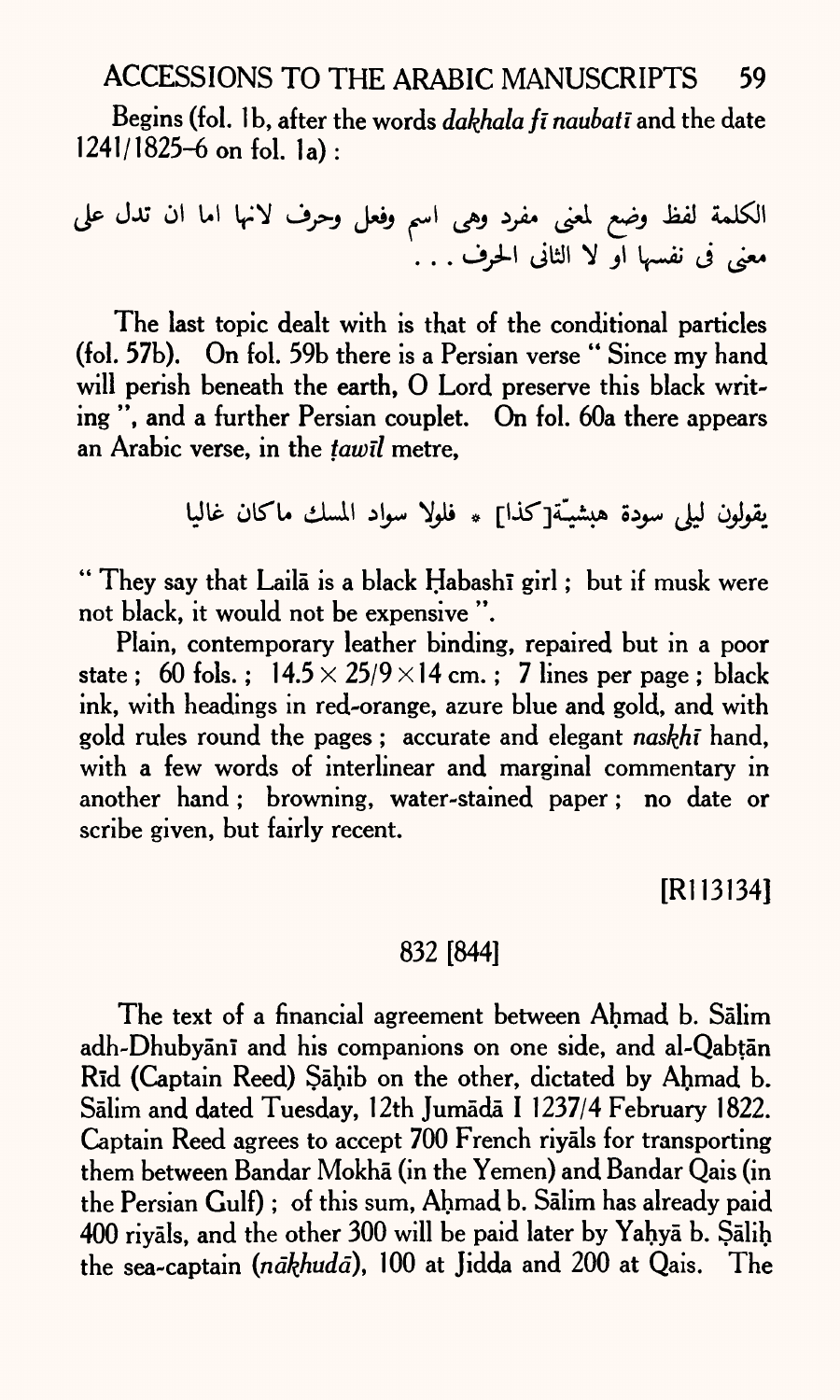departure date is fixed as 18th Jumada I/ 10 February, six days after the preparation of this agreement.

Begins :

الحمد لله

نزل على بركة الله احمد ابن سالم الذبيانى القبطان ريد صاحب وجماعته وخدامهم واداتهم (ادواتهم read ؟) من بندر المخا الى بندر القيس بسبعـمائة  $V \cdot \cdot$ 

ريال فرانسه وتراضوا على ذلك . . .

ĥ,

Ends :

. . . هذه بشرط الخروج من بندر المخا يوم الاثنين ١٨ جماد الاول وللعابر النزول حتما(؟) اراد . . .(؟) حرر يوم الثلاثة ١٢ جماد الاول ١٢٣٧ قال ذلك احمد بن سالم الذبيانى

Written on a single sheet,  $15 \times 20$  cm.; 7 lines; brown ink; very careless script; the signature of the witness Sayyid Husain b. Sayyid Hilālī (?) al-Baghdādlī on the lower part of the paper, and at the top of the document, in English, the words "Capt<sup>n</sup>. Reed's agreement with his Reis-given me by him 1836". [Rl 05040]

## 833 [845]

*Kitdb al-Misbdh al-munir fi gharib ash-sharh al~kabir* by Ahmad b. Muhammad al-Muqri\* al-Fayyuml, d. *ca.* 770/1368-9 ; see *GAL*, II<sup>2</sup>, 31, Suppl. II, 20, and Khair ad-Din az-Zirikli, *al-A'ldm,* 2nd edn. (Damascus, n.d.), i. 216. This was originally <sup>a</sup>glossary to the *Shark al-wajlz* of the Persian scholar Abū l-Qāsim 'Abd al-Karīm b. Muhammad al-Qazwīnī ar-Rafi<sup>c</sup> l (d. 623/1226), see *GAL,* I2 , pp. 493-4, Suppl. I, p. 678, the ultimate basis of which was the *Kitdb al-Wajiz* of the grea<sup>t</sup> Ghazall, see *GAL,* I2 , p. 543, Suppl. I, pp. 753-4. The *Kitdb al~*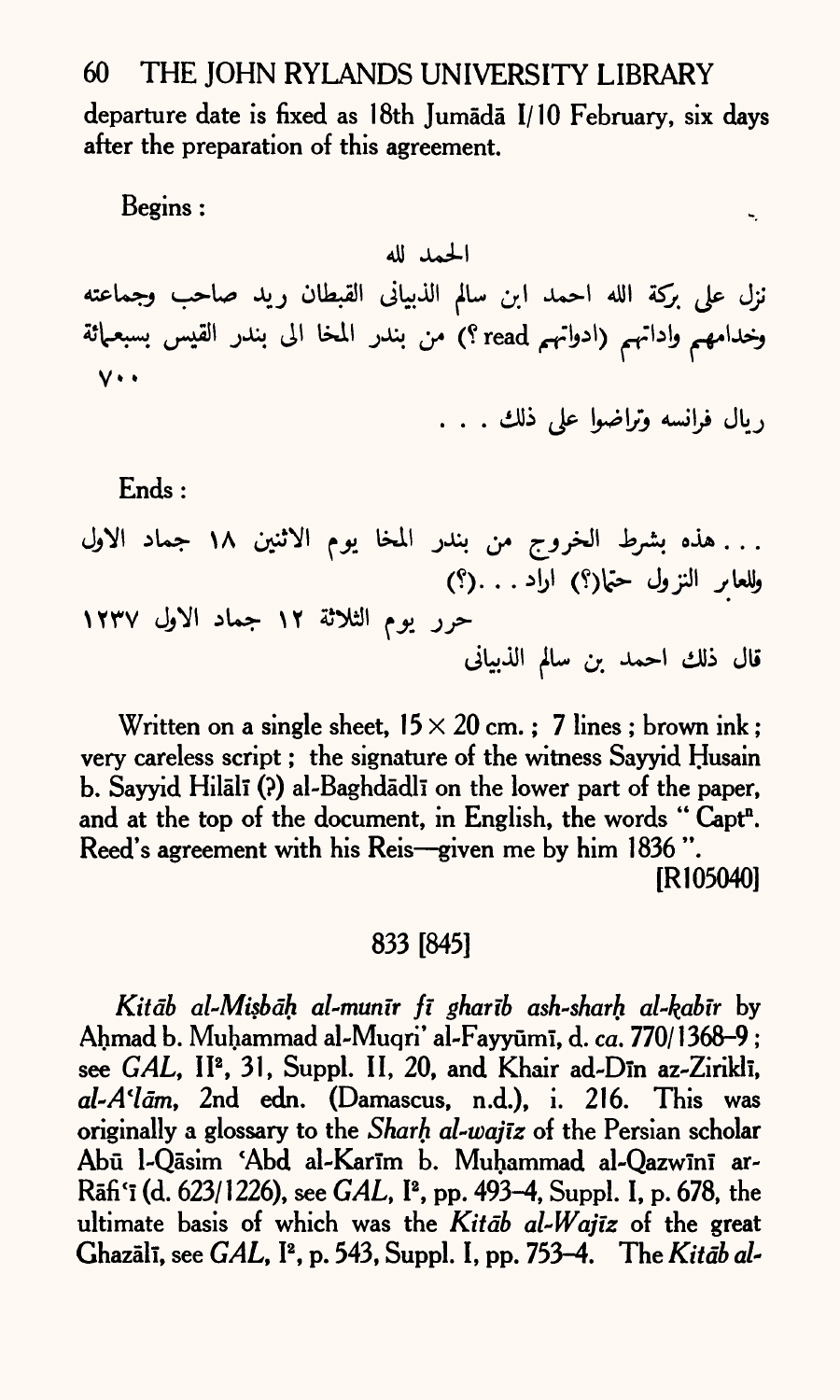*Misbdh* was expanded into a complete dictionary of religious and legal terms, arranged on the usual root principle, but it is also noteworthy that places from the Iranian world, such as Abiward, Tawwaj and Hamadhan, are also included, doubtless via Rafi'i's work. Many manuscripts exist of the *Kitdb al~Misbdh,* and it has been several times printed at Būlāq and Cairo. The present manuscript is, however, a particularly fine one, and is important also for the details of its transmission, it having been copied at fourth hand from the author's own copy. Presented by Mrs. Hogg.

Begins (fols. 2b-3a) :

بسم الله الرحمن الرحيم<br>الحمد لله رب العالمين وصلاته وسلامه على سيدنا محمد اشرف المرسلين وعلى آله وصحبه اجمعين وبعد فانى كنت جمعت كتابا فى غريب شرح الوجيز للامام الرافعي واوسعت فيه من تصاريف الكلم واضفت اليه زيادات من لغة غيره ومن الالفاظ المشتبهات والمتهاثلات ومن أعراب الشواهد وبيان معانيها وغير ذلك مما تدعو اليه حاجة الاديب الماهر. . . وسميته بالمصباح المنير في غريب الشرح الكبير. . .

**Ends (fol. 456b) :**

قال مؤلفه وكان الفراع من تعليقه على يد مؤلفه في العشر الاخر من شعبان المكرم سنة اربع وثلاثين وسبعـمائة من هجرته صَلَعـم وكتبت من نسخة نقلت<br>من نسخة نقلت من نسخة كتبت من اصل المؤلف وخطه وكان الفراع من كتابة هذه النسخة يوم الثلاثاء الموافق لتسع خلت من شوال سنة سبعين وماثتين والف من الهجرة على صاحبها افضل الصلاة والسلام على يد كاتبها العبد الفقير المعترف بالعجز والتقصير يوسف عمر الطنبولي غفر الله له ولوالديه والمسلمين آمين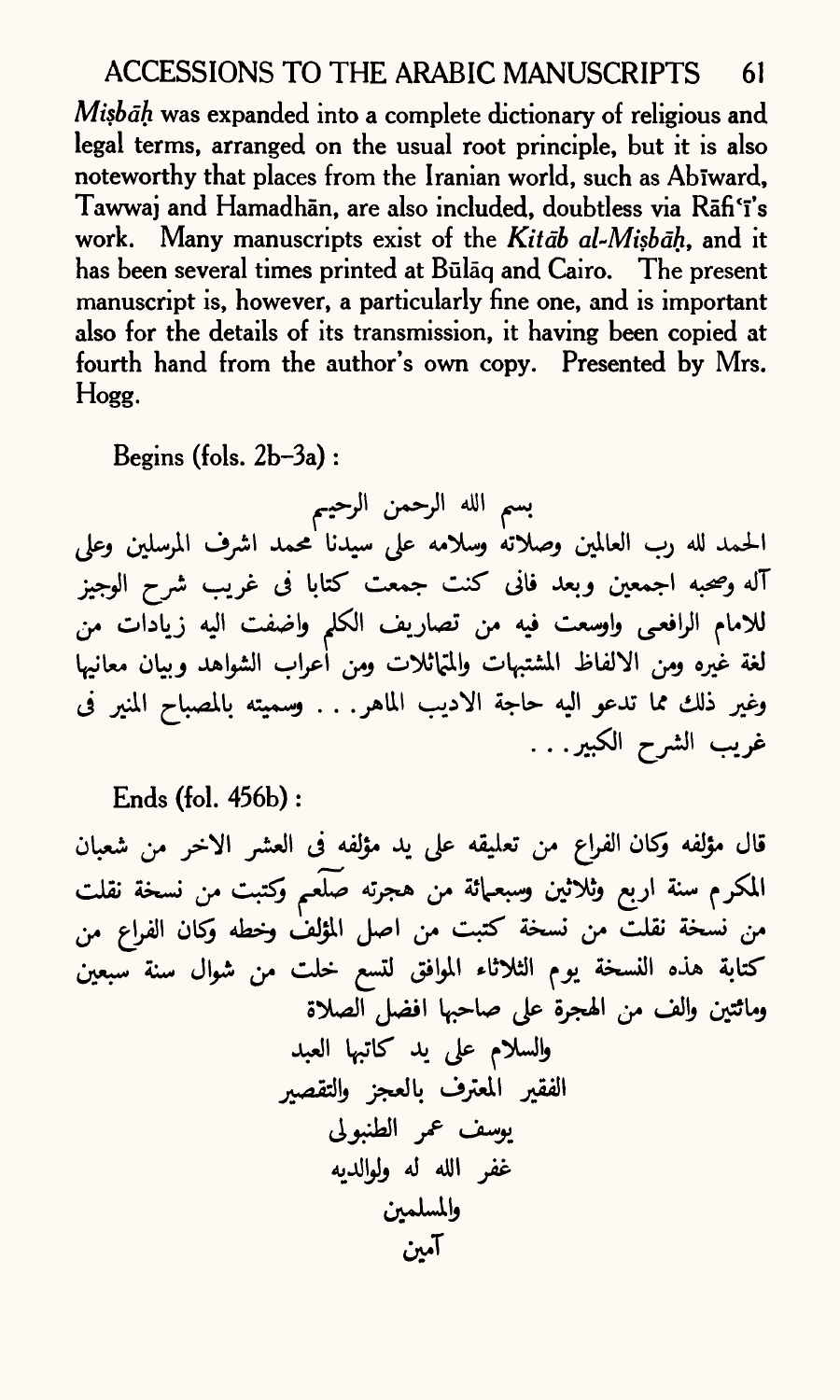An unbound set of forty-five signatures of 5 sheets each plus <sup>a</sup> final signature of 3 sheets, giving a total of 456 fols.;  $16 \times 23/$  $10 \times 16.5$  cm.; 25-26 lines per page; dark brown ink, with red headings, and these headings generally repeated in the margins in red; slightly untidy but legible *naskfii* hand; cream, glazed European paper with watermark " AG " ; a copy made at fourthhand from an autograph original, the first copy of which was completed in the last ten days of Sha'ban 734/April-May 1334, and itself completed on Tuesday, 9th Shawwal 1270/5 July 1854 by Yūsuf 'Umar at-Tunbūlī.

The dictionary proper ends on fol. 444b, and there follows <sup>a</sup> concluding section *(khdtima)* till fol. 455b on Arabic grammar, the morphology and inflection of nouns and verbs, quoting standard classical grammarians like Mubarrad and Zajjaji. Finally, on fols. 456a-b, the author gives in detail the sources for his dictionary, including works on grammar, on tradition, on the *gharib al-hadith* or unusual expressions in tradition, and on the *mu*<sup>*carrabat* or foreign loanwords in Arabic.</sup>

[Rl 30261]

### 834 [846]

A collection of exiguous fragments concerning land transactions, all of Egyptian origin and apparently from the Mansura district of the Delta, dating from the twelfth/eighteenth century.

### A

Four fragments of what was apparently a single-sheet document concerning a land transaction in the Delta of Egypt and drawn up in the presence of the Oadi. It was concluded in Rabī<sup>c</sup> II 1129/March-April 1717, and one fragment from the top of the document bears the seal of Ja'far b. 'Abd ar-Rahim al- \*As! (?). Written in black ink in a clear, *naskhi* hand.

Seven fragments of another formal agreement concerning the renting of lands and property, and concluded before the Qadi on 14th Ramadan 1134/28 June 1722 ; at the top of one fragment is a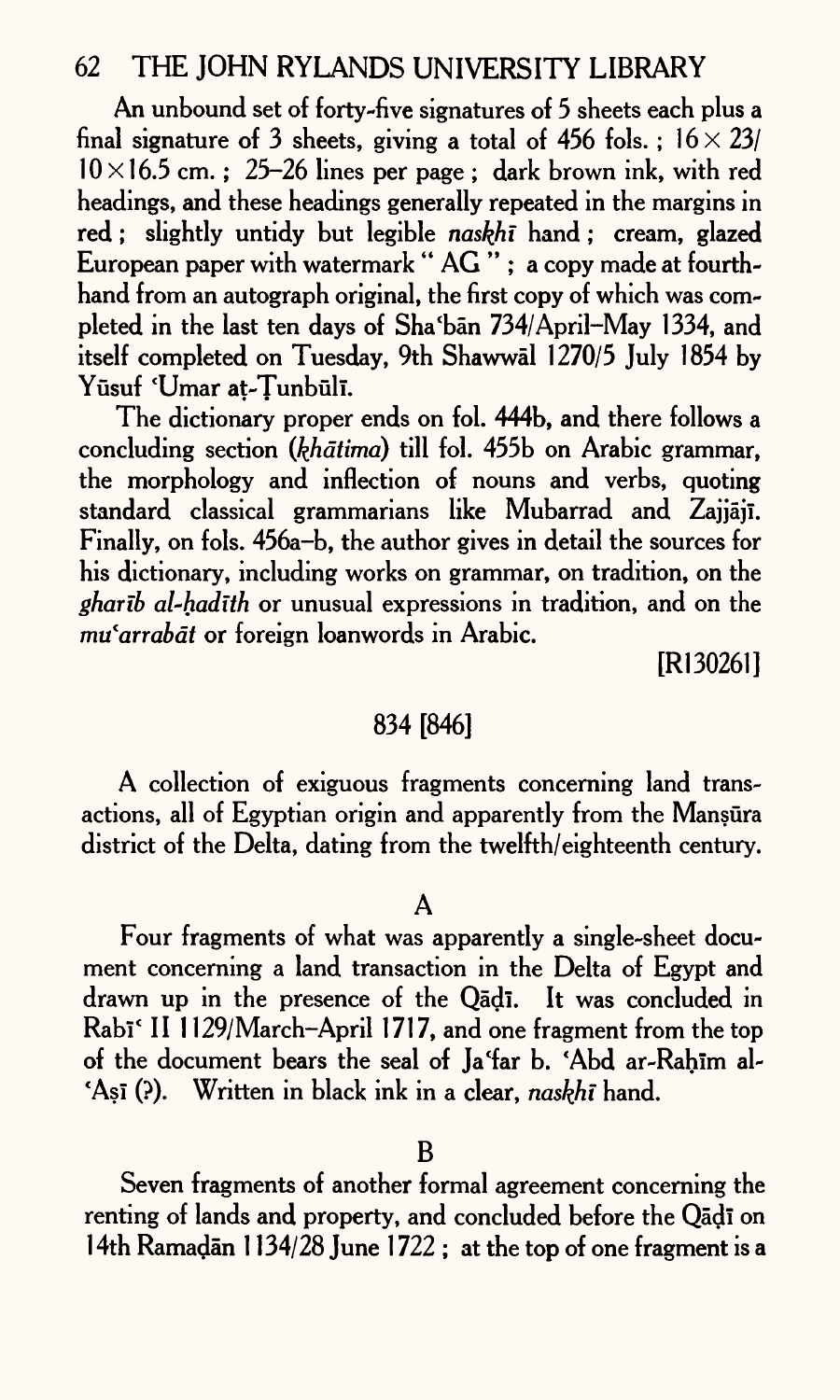seal with the name Mahmud ... (remainder illegible), and on another, there is the signature of one 'Umar al-'Attār. Large, clear, *naskhi* hand.

 $\mathsf{C}$ 

Thirty fragments, some very small, and in various hands, from Mansura in Lower Egypt and dating from the twelfth/eighteenth century. They concern transactions by people like *'umdas* or village headmen, but also include some private letters.

[Rl30262]

## 835 [847]

A collection of approximately 240 small, loose sheets,  $11\times9$  cm., in black, brown and red inks and in varying Maghribi hands, and of West African origin. These are contained within two loose pieces of antelope or gazelle skin, and then placed within a lined, leather pouch with loops for attaching to a carrying strap. On the inside of the flap is written in English "Taken from one of Fodi Silla's men taken prisoner in Bathurst ".<sup>1</sup>

The contents comprise various prayers, invocations, charms, magic squares, formulae for preserving one's self against fire or for causing the death of an enemy, etc. These often involve the repetition of certain Qur'anic suras or verses, and cite such figures as the Prophet and his Companions, al-Hasan al-Basrl, Ghazālī, 'Abd al-Qādir al-Jīlānī,<sup>2</sup> etc. The Arabic is usually

<sup>1</sup> This refers to events in the late Victorian period in the lower Gambian region of West Africa. Fodi (" religious teacher ") Silla was one of the leaders of the Marabouts, Muslim zealots, of Kanbo to the south of the Gambia River, in their warfare with the pagan or only imperfectly Islamized Soninkis. There was intermittent Marabout-Soninki warfare all through the middle decades of the nineteenth century, but the incident mentioned on the flap of the pouch probably relates to what happened in 1894, when a British punitive expedition was mounted by the Royal Navy against Fodi Silla, leading to the latter's flight to French territory and eventual exiling. See Sir John M. Gray, *A History of the Gambia*  (Cambridge, 1940), pp. 454-5, 466-8, and Harry Gailey, *A History of the Gambia*  (London, 1964), pp. 55-56, 58-59.

<sup>2</sup> Before the militant Tijāniyya made great advances in West Africa, the Şūfī order or *fariqa* of the Qadiriyya was the principal diffuser of Islam in the pagan regions there. See Sir Thomas W. Arnold, *The Preaching of Islam, a History of the Propagation of the Muslim Faith* (London, 1913), pp. 328-9, and J. S. Trimingham, *A History of Islam in West Africa* (Oxford, 1962), pp. 158-60.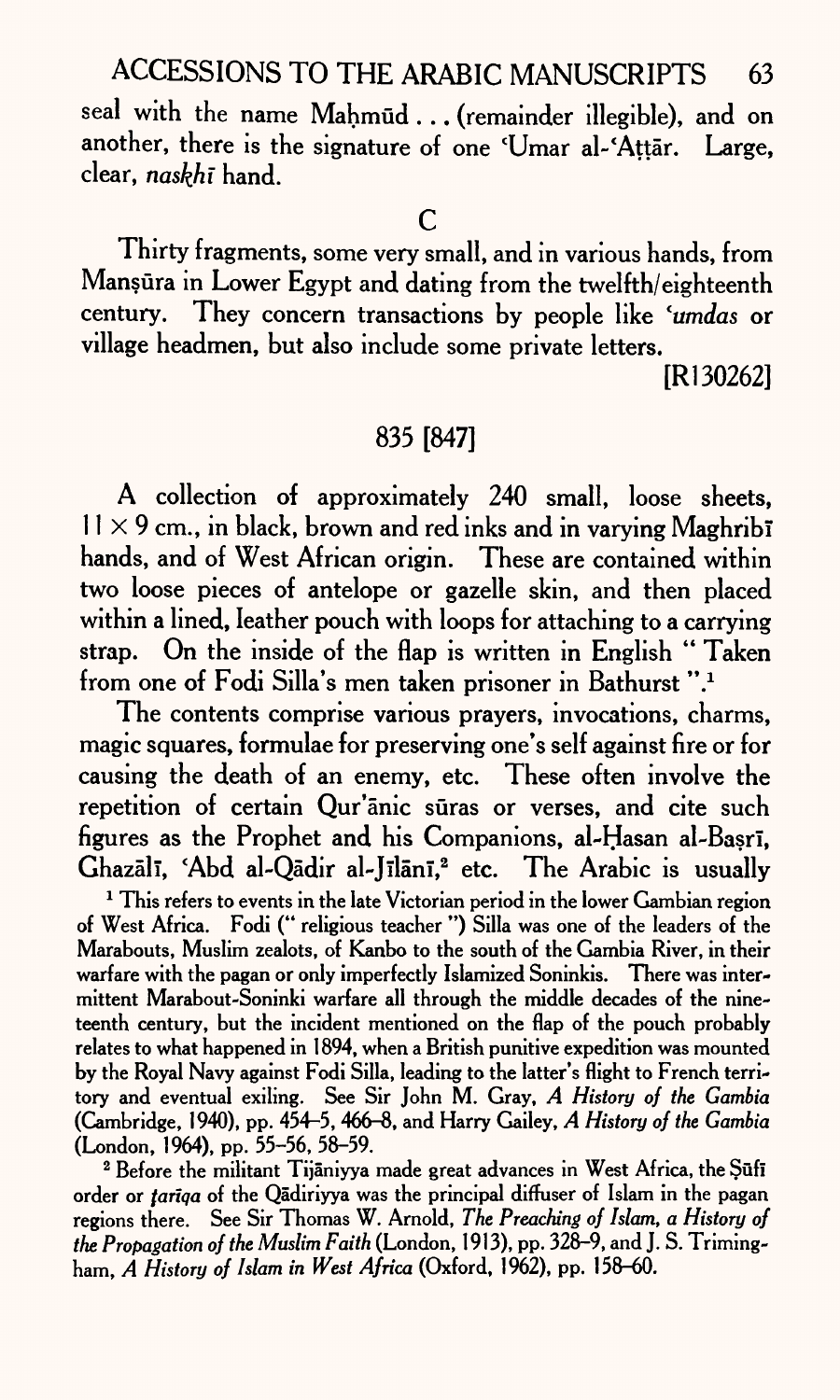correct, and most of them are in sai<sup>t</sup>. Each prayer, charm, etc. is written on a single sheet to facilitate carrying on the person. Presented by Professor Edward Robertson in May 1962.

[R1 14099]

## 836 [848]

A collection of different works and fragments, comprising several hundred loose, unbound folios, most of them approximately the same size but from a multiplicity of hands. Amongst these, the Maghrib<sup>1</sup> scripts are in general of the Western Sudanese variety, as distinguished and illustrated by 0. Houdas in his study of the various subdivisions of the script, see his " Essai sur I'ecriture maghrebine ", *Nouveaux melanges orientaux, Memoires, textes et traductions publics par les professeurs de I'Ecole Speciale de Langues Orientates Vivantes* (Paris, 1886), pp. 109-12 and PI. Ill, 2. The folios are contained within a brown leather flapped binding, in fair condition, and with a simple, stamped design. Certain of the component works are in Hausa, and the whole collection must emanate from West Africa. Amongst the authors are the Islamic reformer 'Uthmān b. Fūdī or Usumanu dan Fodio (1 167-1232/1754-1816 or 1817), his brother 'Abdallah and his son Muhammad Bello. The Fulani *jihad* did, indeed, provide a great stimulus to the development at the end of the eighteenth century and the beginning of the nineteenth of a vernacular Hausa literature, almost all of which is of a popular religious character, see *El2 ,* art. " Hausa. iii. Hausa literature " (M. Hiskett), and for the general history of the Fulani *jihad,* Trimingham, *A History of Islam in West Africa,* pp. 1 95 fols.

 $\mathbf{A}$ 

*Kitdb Miftdh at-tdlib al-muhtdj fi ma'rifat mandzil ash-shams*  wa-l-abrāj by 'Abdallāh b. 'Alī b. 'Uthmān b. Dā'ūd b. Mūsā ad-Dakkali at-Tustari, completed at Mecca on 20th Shawwal 784/27 December 1382. This is a treatise giving basic information about calendars, astronomy, the changing seasons of the year, the computation of the times of prayer, etc. It is divided into four chapters on the years and months of the Arabs (i.e. the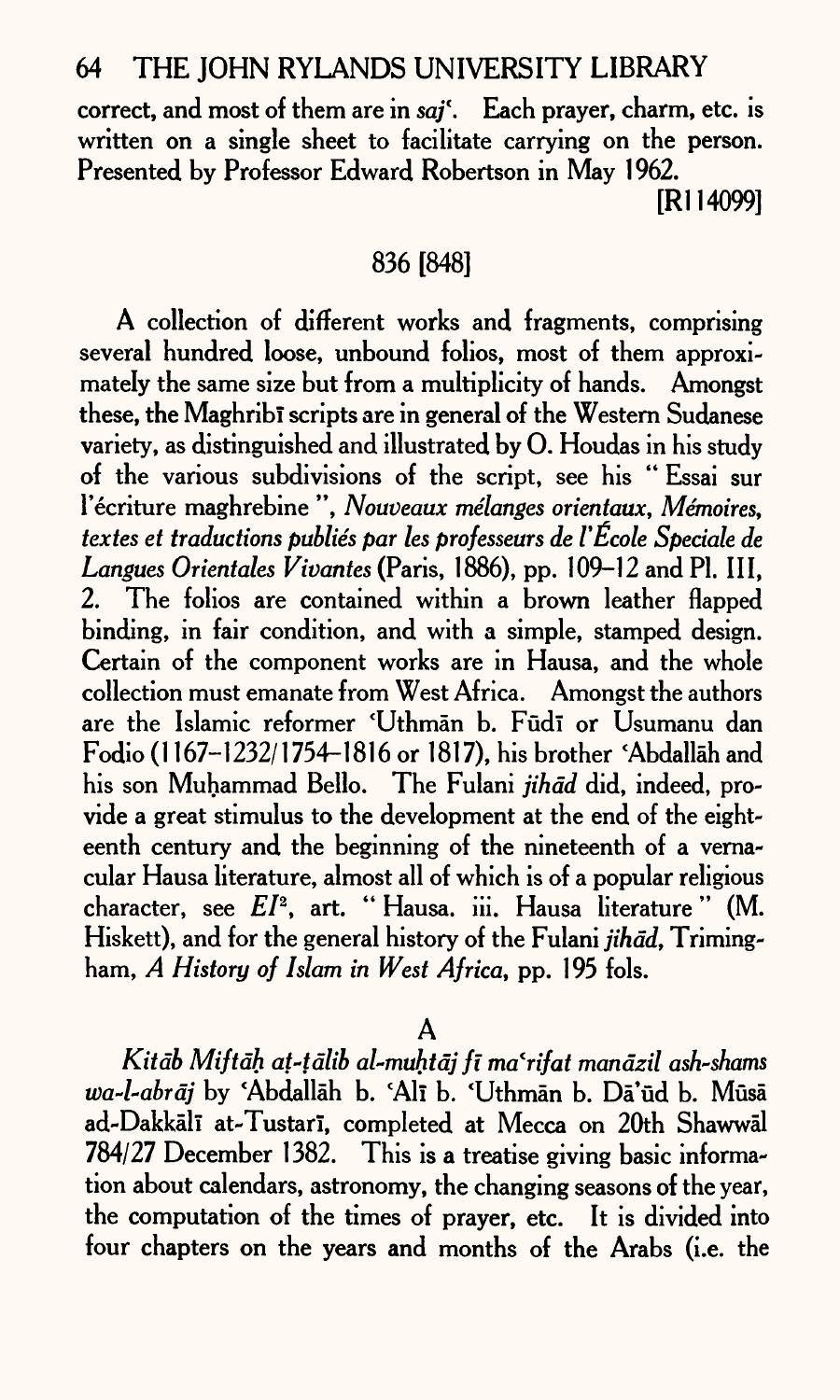# ACCESSIONS TO THE ARABIC MANUSCRIPTS 65

Muslims), the 'Ajamis (i.e. the European Christians), the Rūmis (i.e. the Eastern Christians) and the Copts (i.e. the Egyptian Christians). The title is given at the head of fol. Ia and again on fol. 1b, but neither the author nor his book is mentioned in *GAL*.

Begins (fol. Ib) :

. . . هذا مفتاح الطالب المحتاج فى معرفة منازل الشمس والابراج قال الفقير الى الله عبد الله بن على بن عَمَّان بن داود بن موسى الدكالي التستري . . . وبمد فقد سألنى بعض الاحباء . . . ان اجمع له بعض القوانين العددية المغنية على الادلة الشعاعية والظلمية يعرف بها اوقاتَّ صلاته واجزاء الليل وساعاته وغير ذلك مما يحتاج اليه من امر دينه . . . وجمعت له هذا المختصر من كلام اشياخنا رحمهم الله تعالى و*سميته مفتاح الطالب المحتاج فى معرفة منازل* الشمس والابراج واختصرته في اربعة ابواب . . .

Ends (fol. 17a):

تم الكتاب بحمد الله وحسن عونه اللهم اغفر لنا ولوالدينا ولجميع المسلمين . . .

17 fols.;  $16.5 \times 23/12 \times 17$  cm.; 20 lines per page; black ink with red headings; fairly clear *naskhi* hand, with Maghrib<sub>1</sub> features ; cream paper ; completed by 'Umar b. Muhammad b. Abī Bakr b. Ibrāhīm, with no date given, but probably late eighteenth century.

B

Al-Muqni<sup>c</sup> fi 'ilm Abi Muqri', by Muhammad b. Sa'id as-Sūsī. This is a poetical summary, comprising 98 verses in the rajaz metre, of Abū Muqri"s earlier poem on calendars, the solar and lunar years of the Christians and Muslims and their festivals, the movements of the sun and moon, and the computation of the times of prayer. The author of the present poem, Muhammad b. Sa'īd b. Yahyā as-Sūsī (d. 1089/1678), was a famous Şūfī shaikh from Sūs in Morocco; his *al-Muqni*<sup>*'*</sup> is extant in several manuscripts and has been printed at Fez and Tunis, see GAL, II<sup>2</sup>, p. 615, Suppl. II, p. 707. The original *rajaz* poem of Abu Muqri\*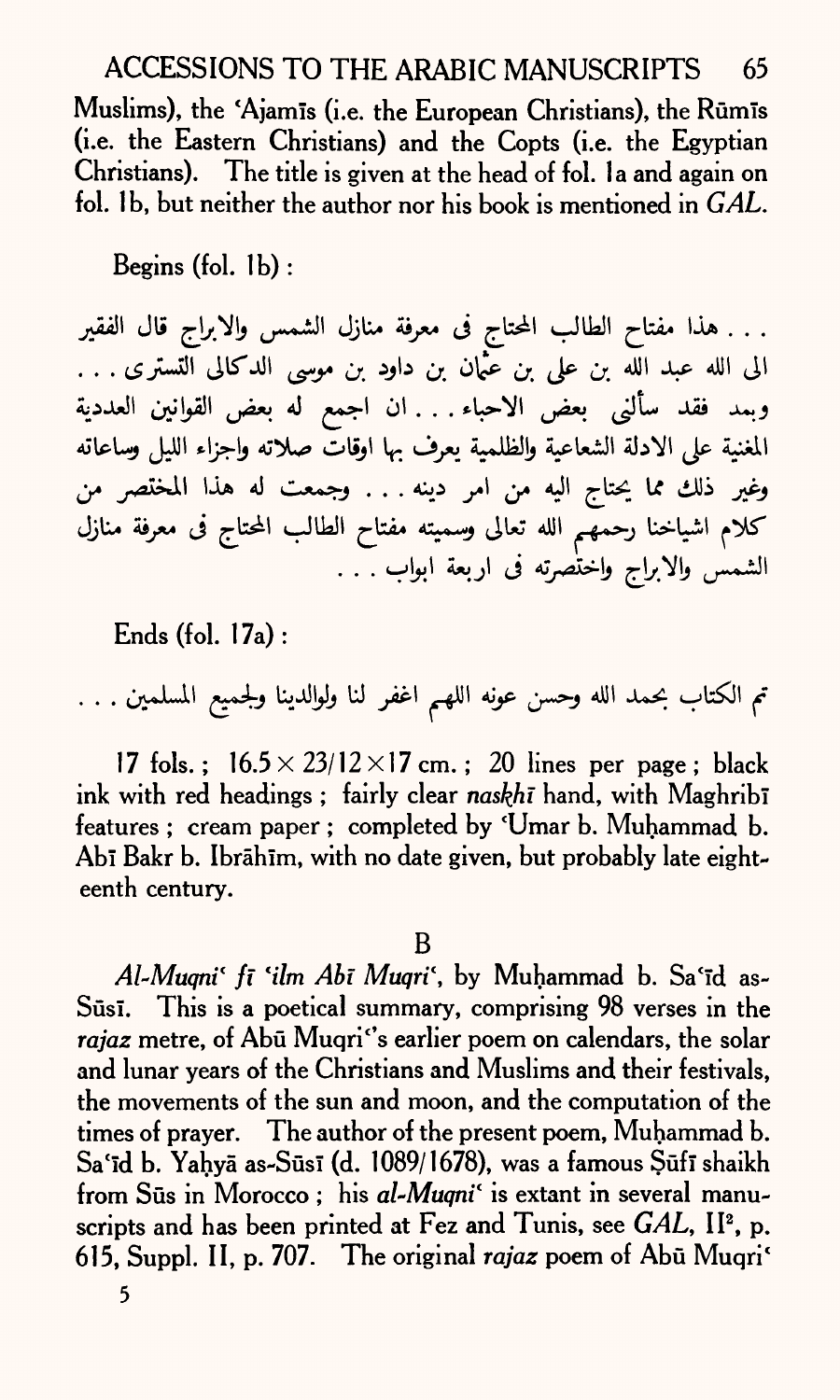(not Miqra', as given by Brockelmann, see below) 'Abd al-Haqq b. 'Alī al-Battūwī (i.e. from Battūva in the Rīf of Morocco) was written c. 731/1331, and has been edited and translated into French by A. de Motylinski (Algiers 1899), see *GAL*, II<sup>2</sup>, p. 331, Suppl. II, p. 364.

Begins, after two charms, the first against wild animals and snake bite, on fol. la (fol. 1b) :

*f* JT

 $Ends<sub>s</sub>(fol. 5b);$ 

وقد انتهى المختصر المقصود **\* وربنا لاغيره معبود** سميته المقنع فى علمِ ابـى \* مقرع ابغ نفع امة النبـى

5 fols.;  $15.5 \times 22/13 \times 17$  cm.; 15 lines per page; black ink with red headings; not very legible *naskhi* hand with Maghribi features ; contains an interlinear and marginal commentary on the verses ; brownish paper, stained at the corners ; no date or name of copyist given.

## $\overline{C}$

The Ru'ya Sayyidi of the Algerian scholar Abu Zaid 'Abd ar-Rahmān b. Muhammad ath-Tha'ālibī al-Jazā'irī (786-873/ 1384-1468 or 1469), known in three or four other manuscripts, see *GAL*, II<sup>2</sup>, pp. 321-2, Suppl. II, p. 351. It describes a dream in which the author was taken to heaven, seeing Abū Bakr and \*Umar and being taken before the Archangel Gabriel and the Prophet; he also saw seven *qubbas*, the first for Abu Bakr, the second for 'Umar, the third for 'Uthman, the fourth for 'Ali, al-Hasan and al-Husain, the fifth for the saints, the sixth for Fatima and the seventh for \*A'isha. The name of the epistle is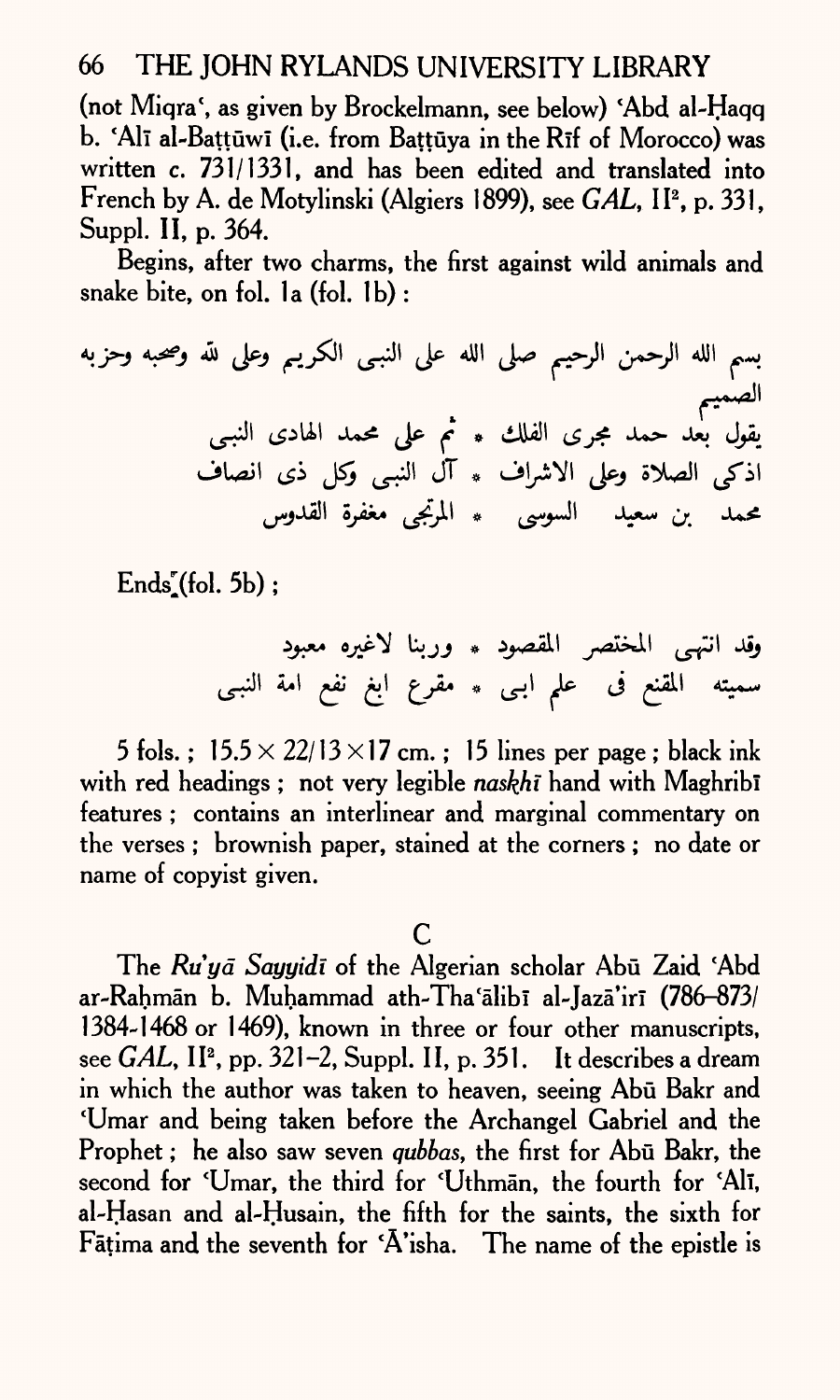ACCESSIONS TO THE ARABIC MANUSCRIPTS 67 not actually given here. Fol. la is blank, but fol. Ib gives the author's name in red ink.

Begins  $(fol. 1b)$ :

. . . هذه الروية للشيخ الولى الصالح القطب المكاشف سيدى عبد الرحمن الثعالبـ<sub>ى</sub> نفعنا الله به وبامثاله آمين<sub>.</sub> الحمد لله اما بعد يا اخوانى وفقنى الله واياكم لما يحبه ويرضاه ولطف بنا وبكم فيـما قدره وقضاه وجعلنى الله واياكم من الصابرين المطمئنين يوم لقاه فبينما ٰانا نامم ذات ليلة سبحان الحي القيوم الذي لا ينام بعد ان قرأت اثنا عشر حزبا من كتاب الله . . .

Ends (fol. 5b) :

. . . فقلت له يا سيدى وصنى بوصية انتفع بها فقال لى هذه الرؤيا امانة الله عندك ان تؤديها من بلاد الى بلاد ومن موّضع الى موضع ومن وطن الى وطن تمت.

5 fols.;  $16.5 \times 22/12 \times 17$  cm.; 13 lines per page; black ink; fairly legible *naskhi* hand; on fol. 2b a marginal addition of a passage omitted from the body of the text; brownish paper; no date or name of copyist given.

D

*Al~Qaul al-manthur ft baydn adtoiyat lillat al-bdsur* by the Amir al-Mu'minin Muhammad Bello b. ash-Shaikh 'Uthmān b. Fūdī (i.e. the son of Usumanu dan Fodio), a short treatise in a simple prose style on the medical condition of haemorrhoids, their symptoms and causes, with various prescriptions for curing them. There are also some sections on related troubles, such as flatulence and inflammation of the liver and spleen. The work is not mentioned in Kensdale's list of Muhammad Bello's compositions, see his " Field Notes on the Arabic Literature of the Western Sudan: Muhammadu Bello", *JRAS* (1958), pp. 53-57, but appears in the more recent one of Last, see his *The Sokpto Caliphate,* p. 246.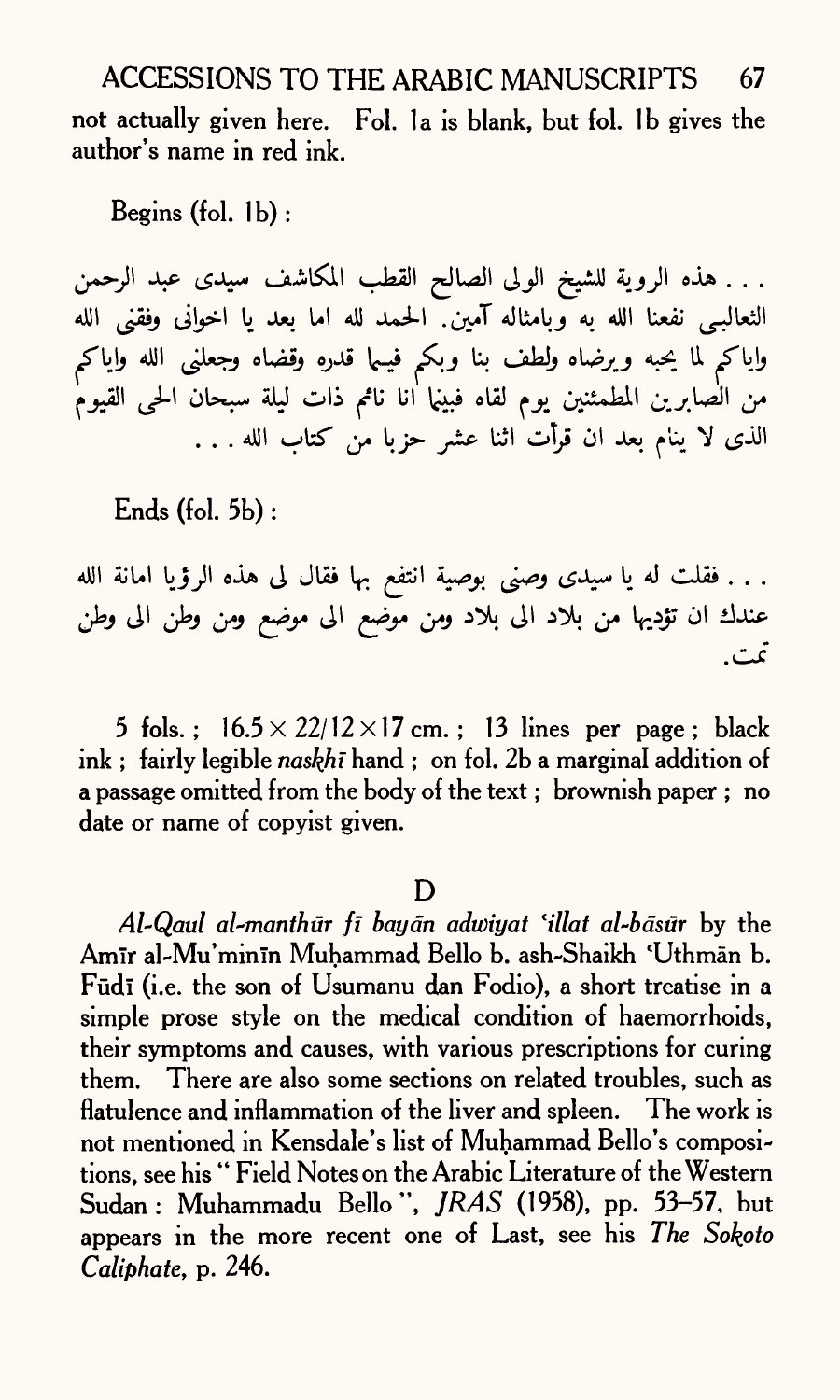# 68 THE JOHN RYLANDS UNIVERSITY LIBRARY Begins (fol. Ib) :

. . . فهذا كتاب سميناه بالقول المنثور في بيان ادوية علة الباسور . . . مقدمة واعل<sub>م</sub> ان الباسور ماءة تنصب من الكبد الى الامعاء السفلى فتنفتح لها العروة الَّتِي فى المقعدة حتى تخرج منها الدم ويكون بادوار من الزمان . . .

12 fols., fol. la containing odd items such as a legal question and a charm, and fol. 12b being blank;  $16 \times 21.5/12 \times 16.5$  cm.; 21 lines *per* page; black ink, with chapter headings in red; small, only just legible *naskhi* hand ; brownish paper ; no date or name of copyist.

### E

Kitab al-Masa'il, a collection of legal questions posed to Shaikh 'Uthmān b. Fūdī and his answers. The topics range from marriage and divorce law to such questions as the stealing of fruit from a garden, and the stealing of stolen goods from a thiefshould the goods be returned to the original owner? This work is presumably the same as No. *73* in Kensdale's list of Usumanu's compositions, where it bears the title of *Masail muhimma* ; see Kensdale in *JRAS* (1 955), p. 1 68, and Last, *The Sokoto Caliphate,*  p. 238.

Begins (fol.  $1<sub>b</sub>$ ):

...كتاب المسائل سئل غن شيخنا عثمان بن فودى ما يجوز منها وما لايجوز الاول فلا يجوز قتل الذباب واذا اماتت على الذب من القروع بغير قصد قتلها فلا بأس اي فلا ذنب على من ذبها . . .

Ends (fol. 10a):

. . . ولا بأس بانتظار الامام بعد دخول الوقت قليلا. تمت وبالله التوفيق

10 fols., of which fols. 1a and 10b are blank :  $16 \times 22/12 \times 17.5$ cm. ; 26 lines per page ; brown ink ; clear, Maghribi hand ; some marginal corrections ; no date or name of copyist given.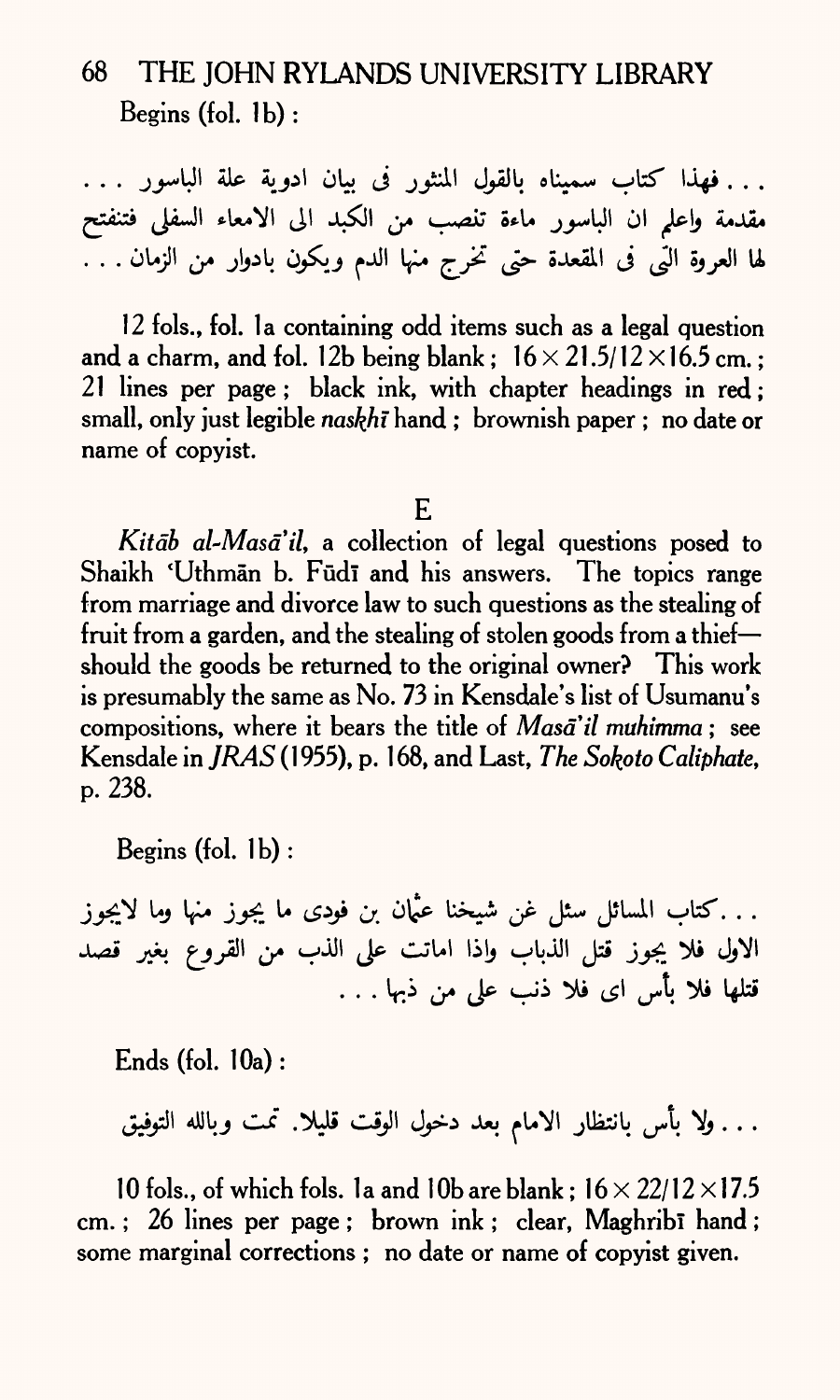#### $\mathsf F$

A letter from Muhammad b. Hajj Ahmad b. Hajj Muhammad as-Siddīq al-Ansārī to Tāj al-Umarā' wa-Qutb as-Salātīn 'Abdallah b. Ibrahim, Sultan of Kano (reigned 1855-83, see the genealogical tables of the Fulani Amirs of Kano in S. J. Hogben and A. H. M. Kirk-Greene, *The Emirates of Northern Nigeria, <sup>a</sup> Preliminary Survey of their Historical Traditions* [London, 1966], p. 214, or in H. A. S. Johnston, *The Fulani Empire of Sokpto*  [London, 1967], p. 272).

Begins :

الحمد لله وحده وصلى الله على سيدنا محمد وآله الى من ايده الله بالرضى والرضوان وختم لنا وله بالسعادة والغفران والسرو. يدار القرار . . .

Written on one half of a folded sheet  $31 \times 22$  cm.; 14 lines; brown ink; shaky *naskhi* hand with Maghribi features (prolonged downstroke of *alif,* pointing of *fa'* and *qdf,* toothless *sad,*  etc., as detailed for a similar document by A. D. H. Bivar, " Arabic Documents of Northern Nigeria ", *BSOAS,* xxii [1959], 334 ff.) ; thin, yellowing paper, with marks of sealing wax on the edges ; on the top right-hand corner, a stamp with the British imperial crown and the word "Bath[hurst]"; on the reverse side of the sheet, the words *nasr min alldh wa-fath qanb, dmm.*

G

*Kanz dahri 'aid sharh alfdz mukhtasar al-AkJhdari,* a Malikl treatise on the rules of ritual ablutions and the performance of the *saldt,* by an unnamed author. The *Kanz dahri* is not mentioned in *GAL,* but the author of the *mukhtasar* mentioned in the title is probably the Mālikī scholar 'Abd ar-Rahmān b. Muhammad al-Akhdari (920-53/1514-46), author of several works, including a treatise on logic, *as-Sullam al-muraunaq fi l-mantiq,*  much commented upon, a work on the division of inheritances, etc.; see *GAL*, II<sup>2</sup>, pp. 614-15, Suppl. II, pp. 705-6. This copy is incomplete.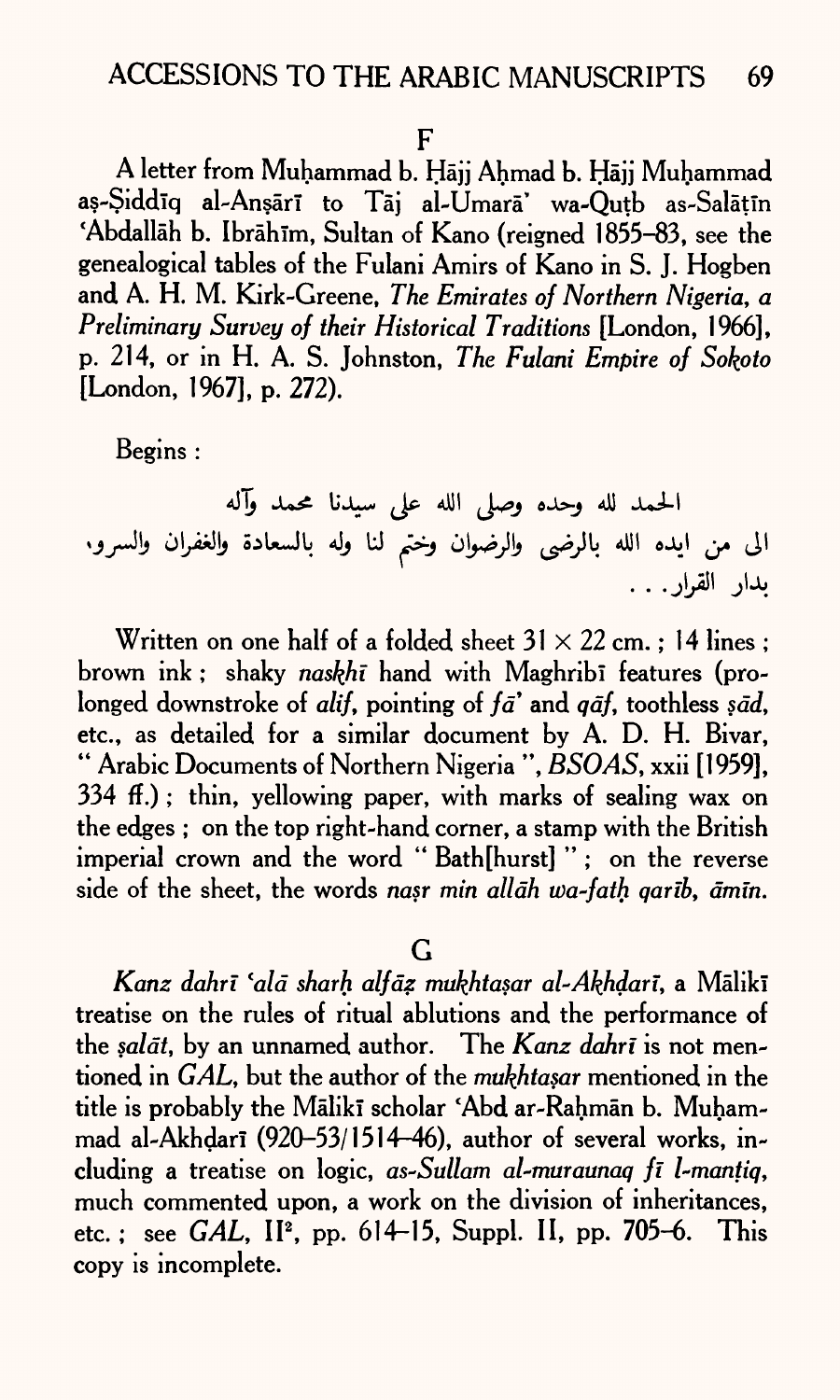# 70 THE JOHN RYLANDS UNIVERSITY LIBRARY Begins (fol. la) :

. . . اما بعد فانى لما وضعت الشرح المسمى بالتنبيه لمن لا يدرى على مختصر اببي زيد الاخضري فخشيت انه يترك من الطول للعجز والملل فلخـّصت منه هذه الجملة تلخيصا حسنا مجتنبا فيه التطويل الممل والاختصار [المخل] . . . وسميته كنز دهرى على شرح الفاظ مختصر الاخضرى . . .

33 fols.:  $15.5 \times 22/11.5 \times 18$  cm.; 27-33 lines per page; brownish ink, with red headings and with key words picked out in red : rather difficult Maghribi hand, with marginal annotations ; brown, discoloured paper, with edges of leaves scorched and stained ; the end missing.

H

Another copy of the *Kanz dahri,* this time complete ; 39 fols. ; size, ink and script as in G above ; apparently copied by the same hand, named here as al-Kanuwi (fol. 39a).

Ends (fol. 38b) :

. <\_JI oU- IJL\* L?« ••

I

A didactic poem of 262 verses in the *tawil* metre on the duties of the *qddi (ahkdm al-qadd')* by Abu 1-FIasan 'All b. Muhammad at-Tujībī, known as az-Zaqqāq (thus named on fol. 1a), and with an extensive interlinear and marginal commentary. Abū l-Hasan Ali b. Qāsim b. Muhammad (thus according to Brockelmann) at-Tujībī az-Zaqqāq (d. 912/1506-7) was a scholar in Fez and Granada. This poem is apparently his *Idmiyya* (poem rhyming in *Idm)* on the duties of the *qddi,* also known after its author as the Zaggaqiyya, on which at least one commentary was written; it has been edited and translated into French by Merad 'Abd al-Qadir (Casablanca 1927), see *GAL,* II2 , pp. 341-2, Suppl. II, p. 376.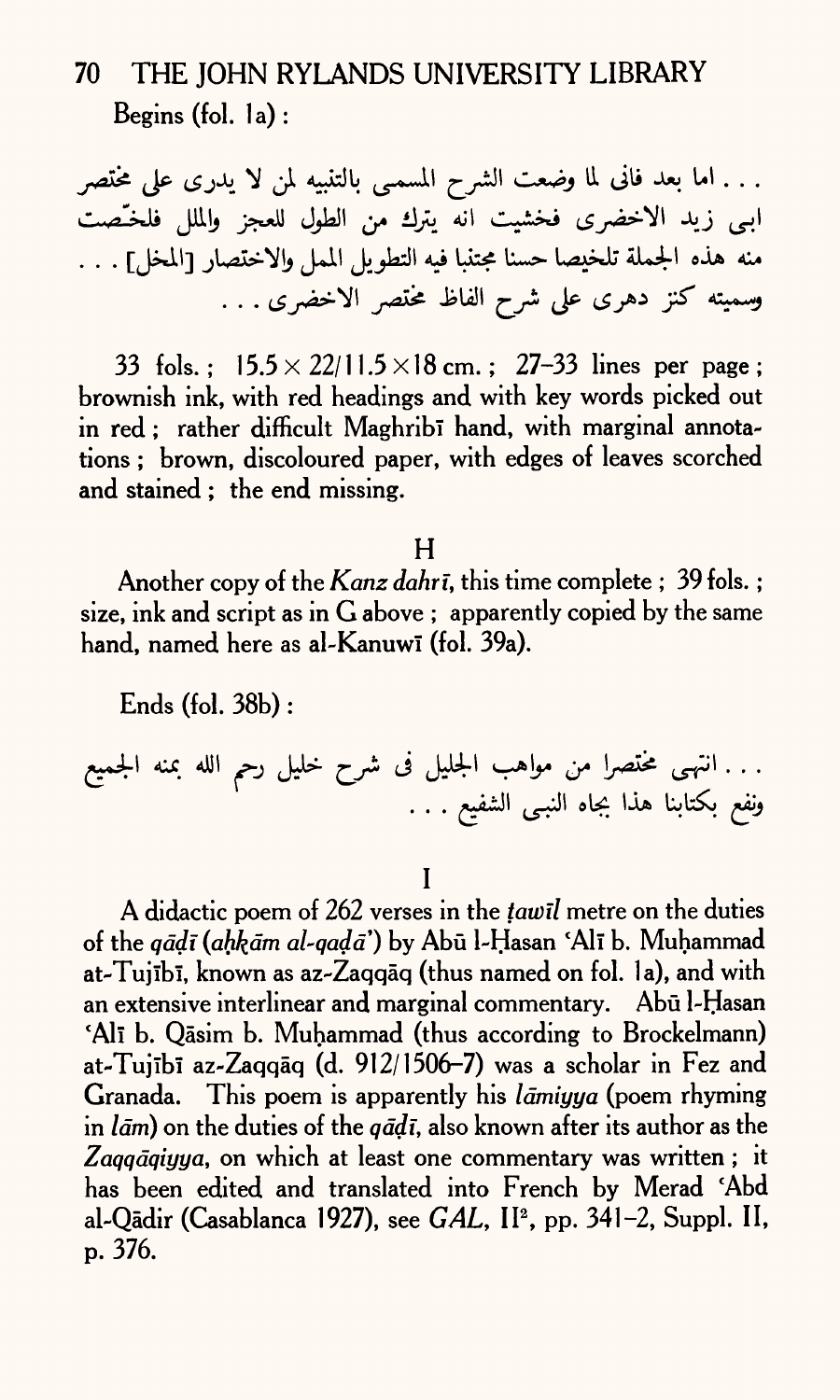ACCESSIONS TO THE ARABIC MANUSCRIPTS 71 Begins (fol. 1b):

يناء على المولى اقدم اولا \* ولكن لا احصى ثناء فذو العلا يعالى كما اثني عليه وبعده \* على احمد الهادى صلاتى على الولا

Ends (fol. 31b):

31 fols. ;  $16 \times 22$  cm. ; 4 lines of verse per page ; brownish ink; illegible Maghrib<sup>i</sup> hand, the poem itself vowelled; brownish paper; completed on Tuesday, 5th Muharram 1263/24 December 1846 for its owner Abū Bakr b. Qādī Kanū Sālih b. Muhammad b. Salih.

### j

A collection of loose leaves in various West African hands and in black and red inks, the greater part of them containing verses in Hausa. They comprise :

1 . 6 fols. of a homilectic poem in Arabic, metre *rajaz,* with <sup>a</sup> commentary on the margins.

2. 7 fols. of a poem in Hausa.

3. 6 fols. of <sup>a</sup>poem in Hausa.

4. 2 fols. of <sup>a</sup>poem in Hausa, metre *fawtl* and comprising 64 verses, by Usumanu dan Fodio.

5. 2 fols. of <sup>a</sup>poem in Hausa of 76 verses.

6. 4 fols. of a brief treatise in Arabic on omens from the year's beginning on a certain day, called *Risdla fi ma'rifat tawdli 1 as-sinm.*

7. 4 fols. of a brief treatise in Arabic on the defining of the times of day and night, called *Risdla fi l-miqdt* or *Ma'rifat as~sdla bi-l-lail wa-n-nahdr,* and copied by Muhammad Tal b. Mu'allim.

8. 7 fols. of a poem in Hausa, with Arabic commentary.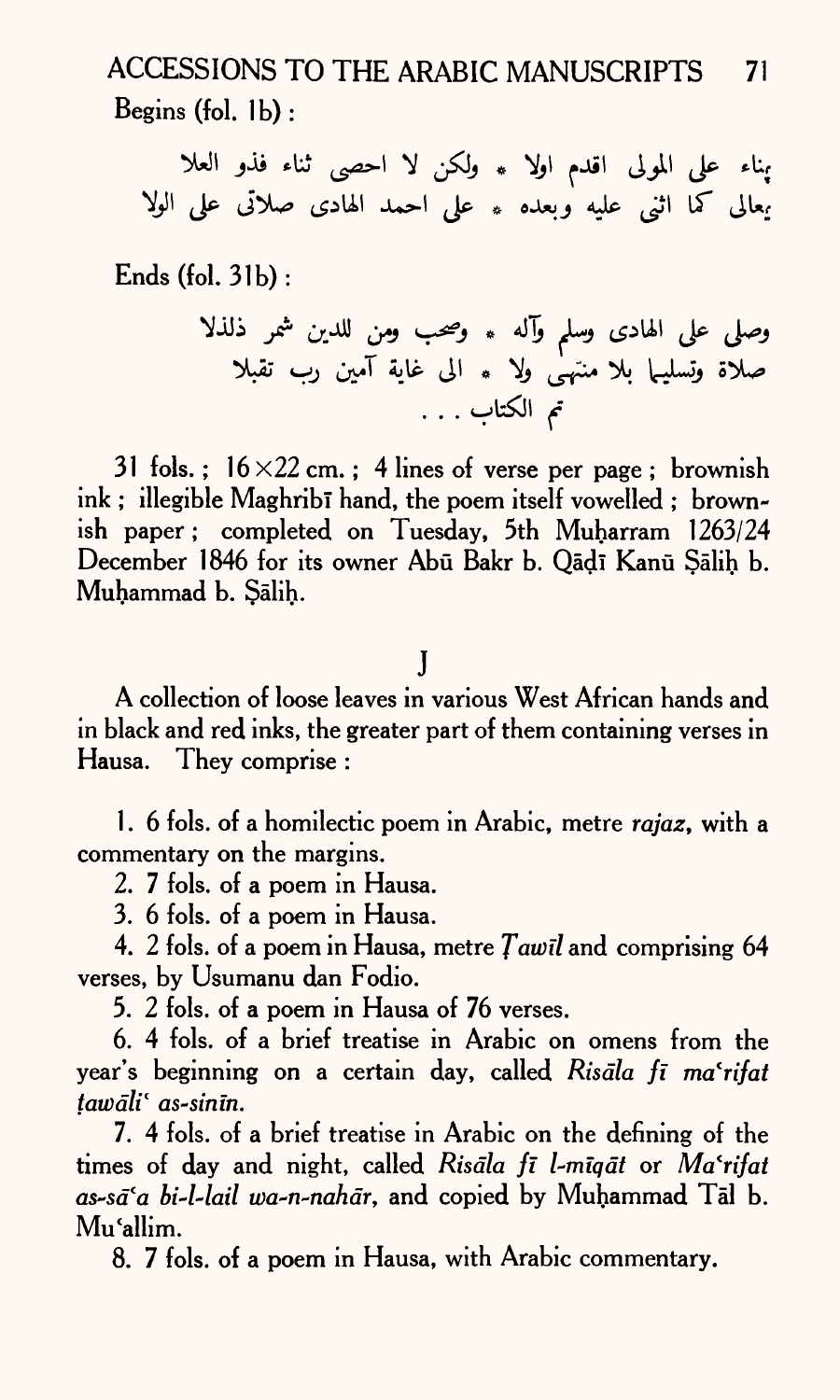9. 7 fols. containing five poems in Hausa by Usumanu dan Fodio plus a section (fol. 7a) in Arabic on the geography of the Sudan.

10. 4 fols. of a poem in Hausa in 64 verses.

11.4 fols. of a poem in Hausa by Muhammad Bello comprising a *muqaddima,* 9 *fus til* and a *khdtima.*

12. 2 fols., comprising three pages of Hausa poetry and on the remaining side, the beginning of Usumanu dan Fodio's *Sauq as-sddiqm ild hadrat al-quds* on the virtues of hunger and the evils of gluttony (see Kensdale, *JRAS* [1955], p. 167, no. 48, and Last, *The So^oto Caliphate,* p. 239).

### K

*Diyd' al~hukk.dm fimd lahum wa-'alaihim min al-ahkdm,* <sup>a</sup> treatise on the organization of *hijra* and *jihad*, the rules of warfare in Islamic law, etc., written by 'Abdallah b. Muhammad b. 'Uthman (1180-1244/1766-1829) under the patronage of his brother Usumanu dan Fodio ; see Kensdale, " Field Notes on the Arabic Literature of the Western Sudan : [Abdullahi dan Fodio]" *JRAS* (1956), p. 79, no. 37, and Last, *The Sokoto Caliphate,* p. 241. It was composed in Dhū l-Qa'da 1219/February 1805 during Usumanu dan Fodio's struggle to establish a reformed, Wahhābī-type Islam in Hausaland in the opening years of the nineteenth century.

Begins (fol. Ib) :

. . . اما بعد فيقول للفقير الى الله عبد الله بن محمد بن ع<sup>ن</sup>مان لما من الله علينا بالهجرة من بلاد الكفار الفسقة اهل حوس الزنادقـة فى شهر الله الحرام ذى القعدة سنة تسع عشر ومائتين بعد الف من الهجرة النبوية . . .

Ends (fol. 105a):

. . . كمل الخط فى يوم الجمعة بعد زوال الشمس اللهم لا تجعل هذا آخر خطه اجعله اولًا بجاه نبينا الاواه . . . كمل الخط بحمد الله وحسن عونه عل يد عبيد الله الصغير الكثير الخطايا منغمس فى الذنب . . . اللهم اغفر لى  $\mathcal{F}$  . The set of the set of the set of the set of the set of the set of the set of the set of the set of the set of the set of the set of the set of the set of the set of the set of the set of the set of the set of t . *.* . . . .